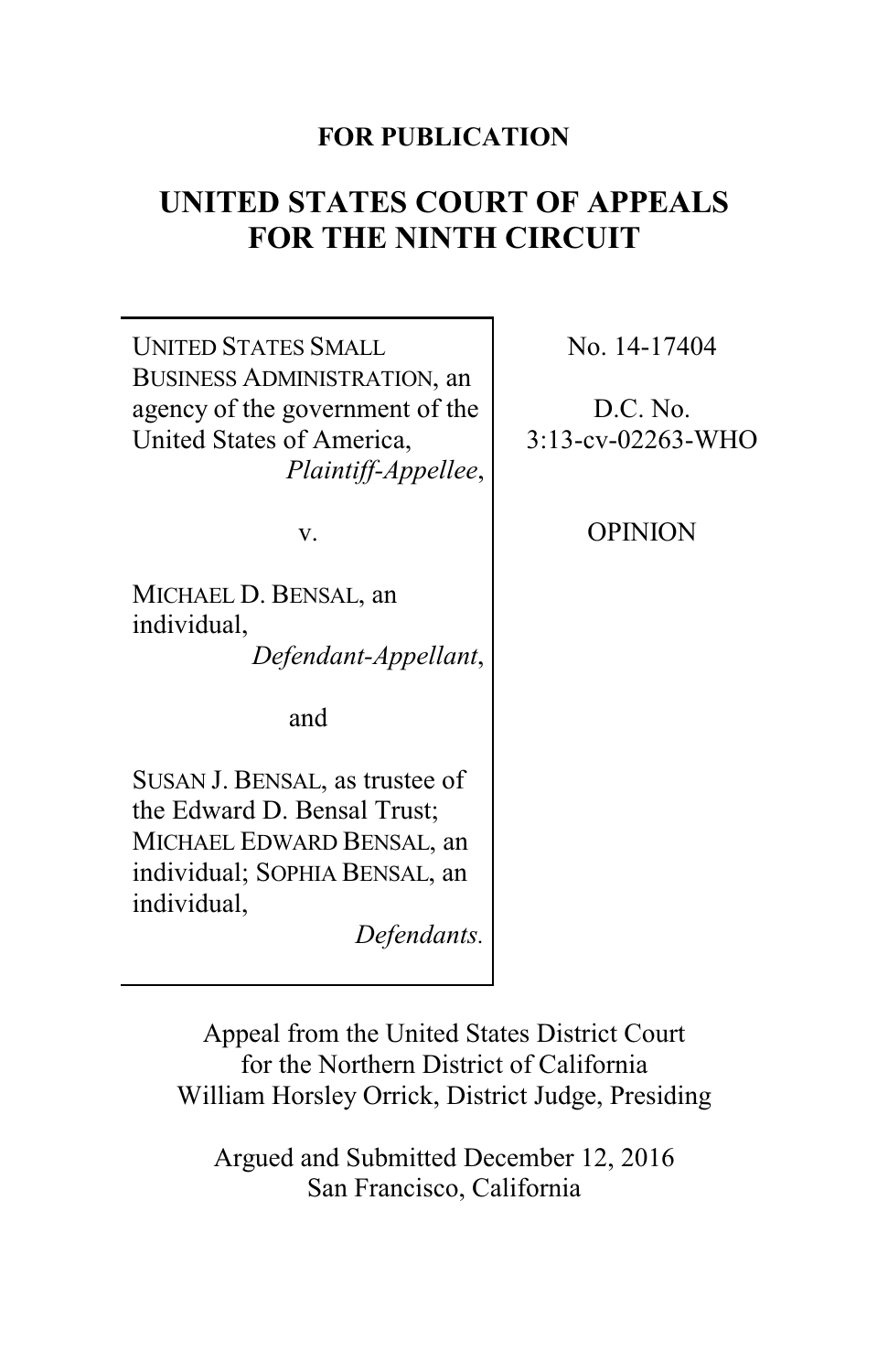Filed April 4, 2017

Before: Michael Daly Hawkins, Marsha S. Berzon, and Mary H. Murguia, Circuit Judges.

Opinion by Judge Murguia

#### **SUMMARY\***

## **Federal Debt Collection Procedures Act**

The panel affirmed the district court's judgment in favor of the United States Small Business Administration ("SBA") in the SBA's action seeking to satisfy a default judgment assigned to SBA, arising after the default on a loan that SBA guaranteed between a private bank and appellant Michael Bensal's company.

Michael Bensal did not accept an inheritance in his deceased father's trust, and instead signed a disclaimer, which transferred his trust share to his children and prevented creditors from accessing his trust share under California law.

The Federal Debt Collection Procedures Act ("FDCPA")'s "fraudulent transfer" provision allows the federal government to void a fraudulent transfer by a debtor owing a debt to the United States. The SBA sought to void Bensal's disclaimer under the FDCPA as a fraudulent transfer

**<sup>\*</sup>** This summary constitutes no part of the opinion of the court. It has been prepared by court staff for the convenience of the reader.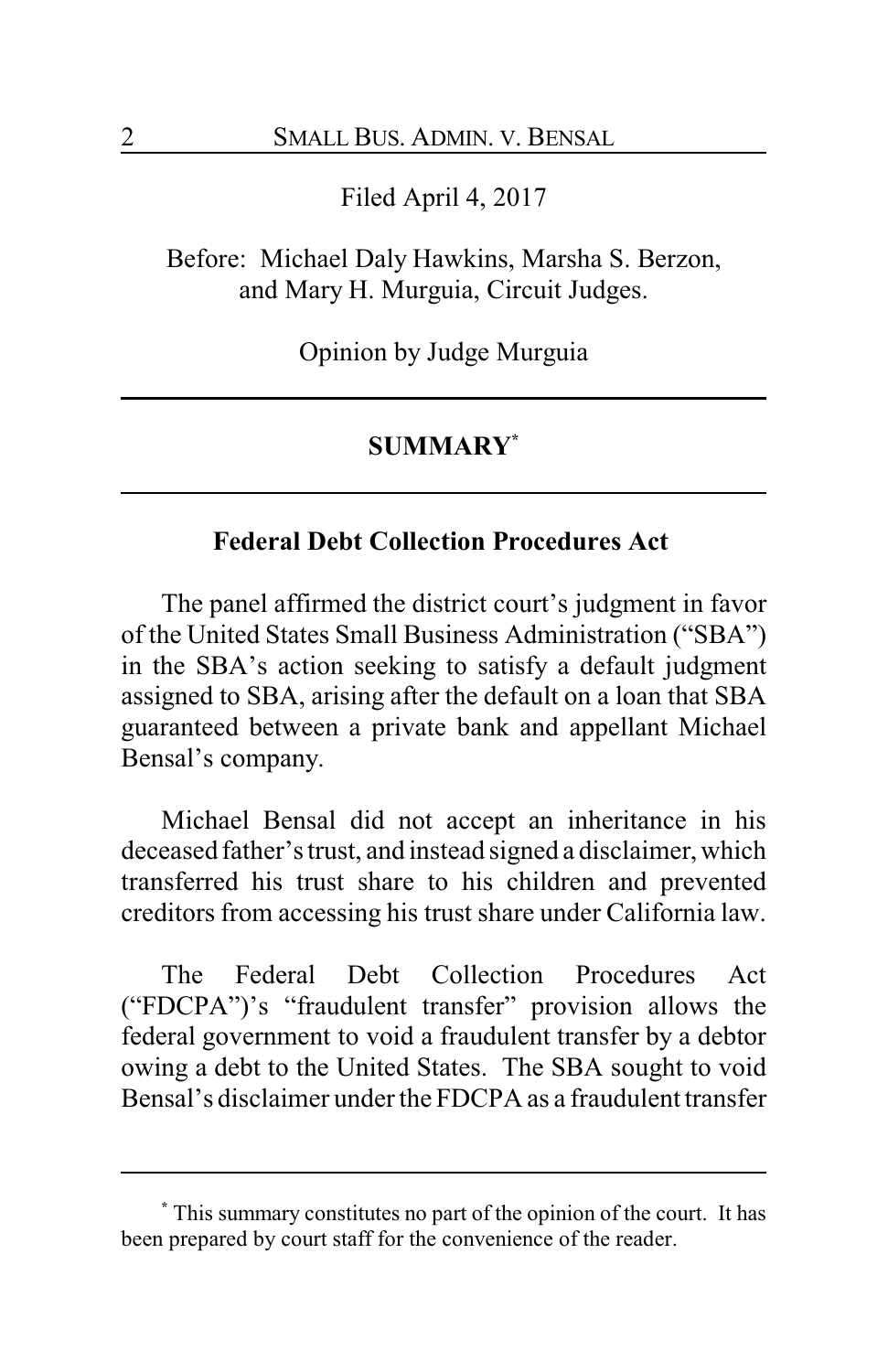that prevented SBA from collecting the debt Bensal owed on the default judgment.

The panel held that the FDCPA displaced California's disclaimer law, California Probate Code § 283. The panel concluded that Bensal's disclaimer constituted a transfer of property under the FDCPA, and California disclaimer law did not operate to prevent the SBA from reaching Bensal's trust share.

The panel held that Bensal owed a "debt" to the United States. The panel concluded that the portion of the default judgment based on a second loan, which was guaranteed by the SBA, was a "debt" within the meaning of the FDCPA.

#### **COUNSEL**

Brian D. Seibel (argued), Seibel & Finta LLP, Concord, California, for Defendant-Appellant.

David M. Wiseblood (argued), San Francisco, California, for Plaintiff-Appellee.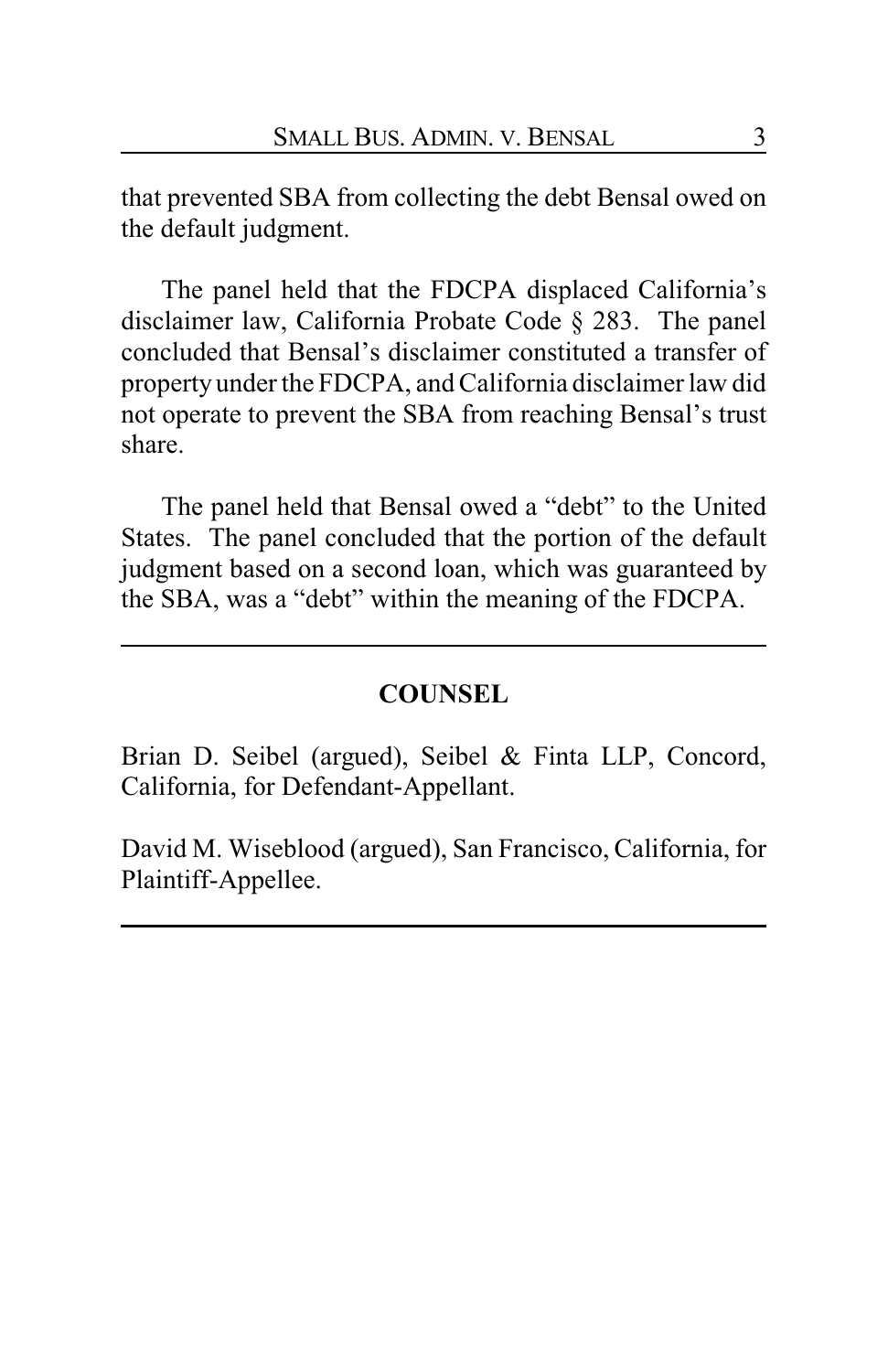#### **OPINION**

MURGUIA, Circuit Judge:

This case requires us to interpret two provisions of the Federal Debt Collection Procedures Act ("FDCPA"), which Congress enacted "to create a comprehensive statutory framework for the collection of debts owed to the United States government." *United States v. Gianelli*, 543 F.3d 1178, 1183 (9th Cir. 2008) (quoting H.R. Rep. No. 101-736, at 32 (1990)).

The United States Small Business Administration ("SBA") guaranteed a loan between a private bank and Appellant Michael Bensal's ("Bensal") company, Bensal & Coburn Investments LLC ("BCI"). After BCI defaulted on the loan, the private bank sued BCI as the borrower and Bensal as a personal guarantor. The private bank recovered a default judgment and assigned that judgment to the SBA.

Several years later, Bensal inherited a share in his deceased father's trust. Bensal did not accept his inheritance; instead, he signed a disclaimer, which legally passed his trust share to his two children and prevented creditors from accessing his trust share under California law. After Bensal executed his disclaimer, the SBA filed a lawsuit seeking to satisfy its default judgment. The district court held that: (1) the SBA is allowed to recover from Bensal's trust share under the FDCPA despite contraryCalifornia law, and (2) the default judgment was a debt within the meaning of the FDCPA. We affirm.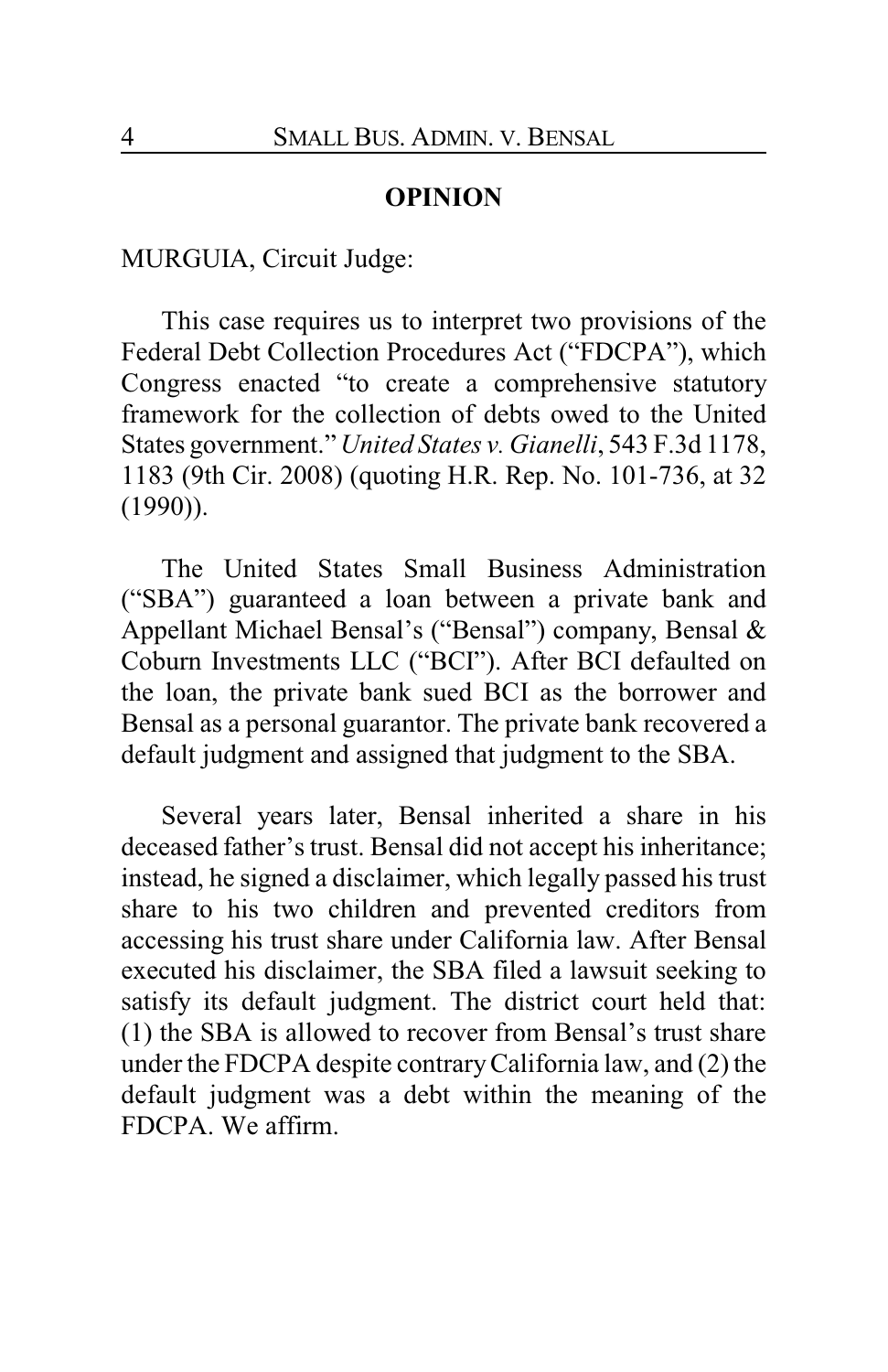#### **BACKGROUND**

In 1999, BCI sought to establish TransWorld Burgers, a fast-food restaurant with an airline-inspired theme and decor. To finance this operation, BCI took out two loans from Millennium Bank ("Millennium"). In connection with the second loan, but not the first, BCI sought a guaranty from the SBA.

The SBA is a federal government agency that assists small businesses by, among other things, guaranteeing commercial loans from private banks. By providing its guaranty that a commercial loan will be repaid, the SBA eliminates some of the risk private lenders face and encourages private lenders to extend more loans to small businesses. 15 U.S.C. § 636(a) ("The [SBA] is empowered . . . to make loans to any qualified small business . . . either directly or in cooperation with banks or other financial institutions through agreements to participate on an immediate or deferred (guaranteed) basis."); *see also United States v. Kimbell Foods, Inc.*, 440 U.S. 715, 719 n.3 (1979) (noting that "[t]he SBA prefers to guarantee private loans rather than to disburse funds directly").

## **A. The SBA Guaranty and BCI's Default**

Over the course of several months, the parties signed several documents as part of the SBA's guaranty of the second loan between BCI and Millennium. First, Millennium submitted an application to the SBA for an SBA guaranty of 75% of a proposed \$250,000 loan to BCI. In a signed document ("SBA Authorization"), the SBA reduced the loan amount to \$175,000, but otherwise approved the bank's application, agreeing to guarantee up to 75% of the loan.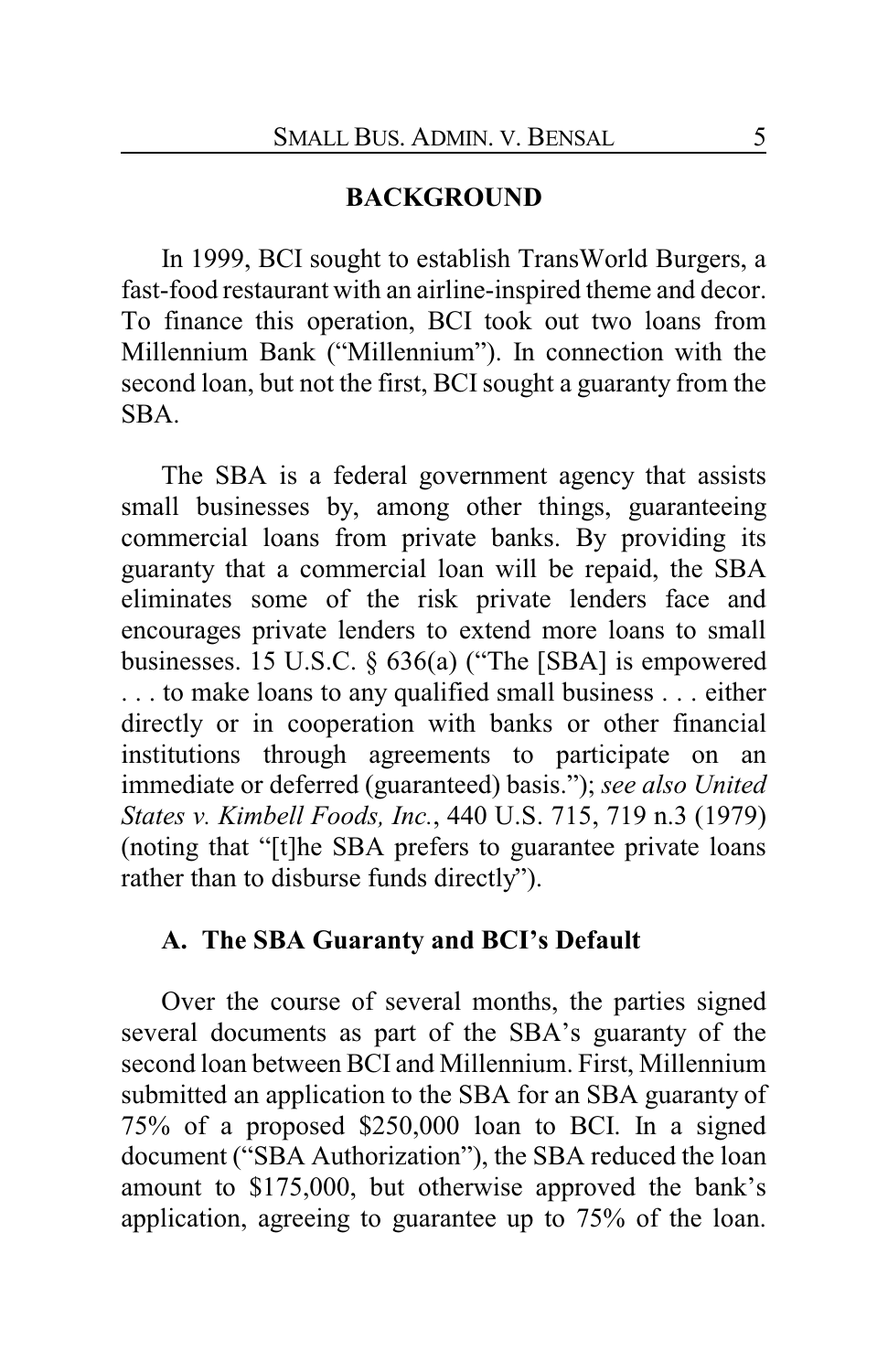Next, BCI and Millennium executed a standard loan contract ("Business Loan Agreement"), in which BCI borrowed \$175,000 from Millennium. BCI signed a form ("SBA Note") acknowledging its second loan with Millennium, and Bensal signed a form ("SBA Guaranty") personally guaranteeing repayment of the second loan if BCI defaulted. Both the SBA Note and the SBA Guaranty appeared on SBA letterhead, referenced the same SBA loan-identifying information, and defined rights SBA held against Bensal and BCI.

In January 2000, BCI defaulted on its payment obligations under both loans; some time before the default, Millennium had assigned both loans to First Bank & Trust ("FBT"). FBT filed suit in California state court and alleged, among other claims, that BCI had breached the SBA Note and Bensal had breached the SBA Guaranty. The state court entered default judgment against BCI and Bensal in the following sums: (1) \$95,576.66 in principal and interest owed on the first loan, (2) \$140,905.63 in principal and interest owed on the second loan, (3) \$50,257.92 in attorney fees, and (4) \$902.50 in costs.

Because neither BCI nor Bensal satisfied the default judgment, FBT requested that the SBA honor its guaranty of the second loan. In 2005, the SBA negotiated a monetary adjustment with FBT and ultimately paid \$54,027.39 to satisfy its obligations as a guarantor on the second loan. In 2011, FBT assigned to the SBA its right to collect the entire amount owing on the default judgment (over \$300,000) from BCI and Bensal.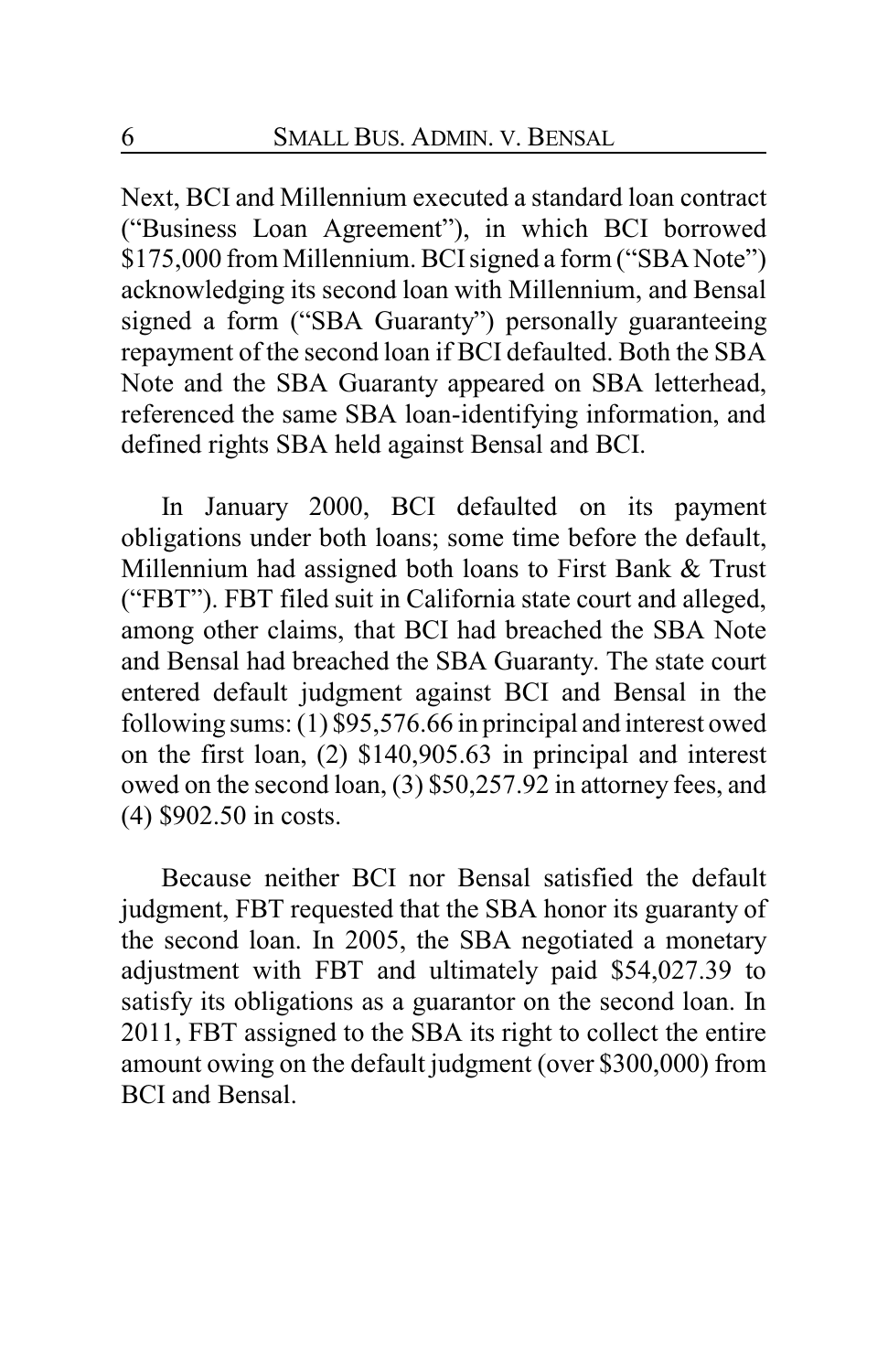#### **B. Bensal's Inheritance and Disclaimer**

In July 2011, Bensal's father died, leaving behind the Edward D. Bensal Trust ("EDB Trust"), which consisted of cash and securities valued at \$400,692.94. The trust document awarded Bensal 40% of the EDB Trust. In October 2011, Bensal executed a "Disclaimer of Interest in Trust," which means he renounced—refused to accept—his  $40\%$ share of the trust. The legal effect of the disclaimer under California law was that Bensal's trust share passed to his two children. CAL. PROB. CODE § 282.

After Bensal executed the disclaimer, the SBA filed suit in federal district court against the EDB Trust, Bensal, and Bensal's two children. The SBA sought to void Bensal's disclaimer under the FDCPA. In its complaint, the SBA claimed that Bensal had fraudulently transferred his trust share to his children by executing the disclaimer, thereby preventing the SBA from collecting the debt Bensal owed on the default judgment.

Bensal advanced two arguments in response. First, he asserted that his disclaimer was not a fraudulent transfer because the California Probate Code provides that "[a] disclaimer is not a voidable transfer." CAL. PROB. CODE § 283. Second, he maintained that the default judgment assigned to the SBA was not a "debt" within the meaning of the FDCPA.

The district court rejected both of Bensal's arguments, granted summary judgment in favor of the SBA, and ordered the defendants to "transfer all property representing Bensal's trust share to the SBA in satisfaction of the portion of the default judgment relating to the second loan." At the time of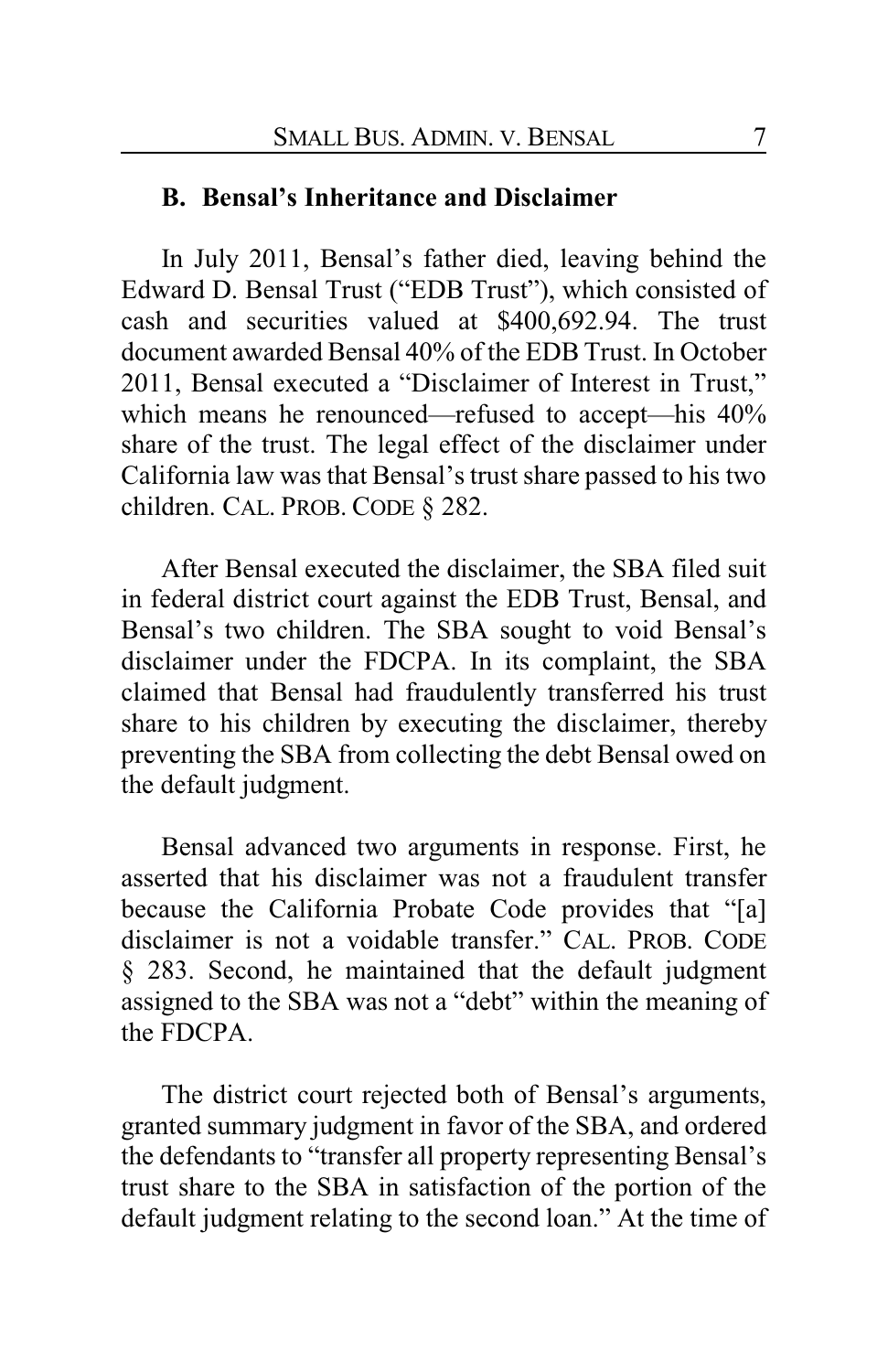the district court's summary judgment order, the amount Bensal owed on the portion of the default judgment relating to the second loan was over \$300,000, **<sup>1</sup>** while the value of Bensal's trust share totaled \$153,944.03. Bensal timely appealed.

#### **STANDARD OF REVIEW**

This case involves only statutory interpretation, which we review de novo. *See Millard v. United Student Aid Funds, Inc.*, 66 F.3d 252, 253 (9th Cir. 1995). We review a district court's grant of summary judgment de novo. *Entrepreneur Media v. Smith*, 279 F.3d 1135, 1139–40 (9th Cir. 2002).

## **DISCUSSION**

At the heart of this case lies the FDCPA's "fraudulent transfer" provision, which allows the federal government to void a fraudulent transfer by a debtor owing a debt to the United States.**<sup>2</sup>** 28 U.S.C. §§ 3301–3308. Specifically, the FDCPA provides that

> a transfer made or obligation incurred by a debtor is fraudulent as to a debt to the United States which arises before the transfer is made or the obligation is incurred if—

<sup>&</sup>lt;sup>1</sup> In the default judgment issued in 2002, the state court determined that BCI and Bensal owed \$140,905.63 on the second loan. Since that time, interest has accrued at a rate of 10% annually, bringing the total amount owed on the second loan to over \$300,000.

**<sup>2</sup>** The SBA falls within the definition of the "United States" under the FDCPA. 28 U.S.C. § 3002(15).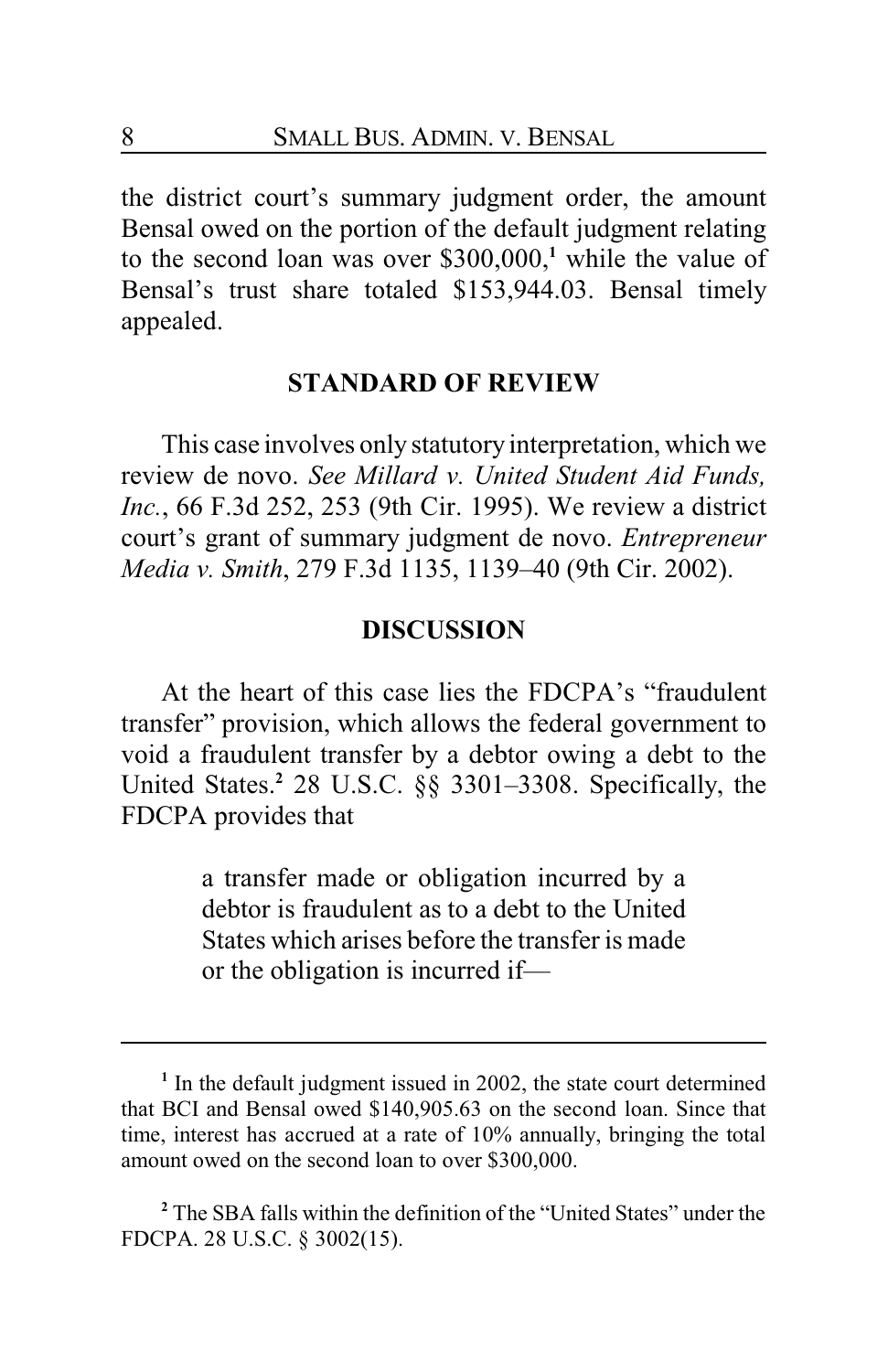(1)(A) the debtor makes the transfer or incurs the obligation without receiving a reasonably equivalent value in exchange for the transfer or obligation; and

(B) the debtor is insolvent at that time or the debtor becomes insolvent as a result of the transfer or obligation[.]

28 U.S.C. § 3304(a).

Based on the statutory language, the SBA must prove: (1) the existence of a debt predating the transfer, (2) a transfer of assets, (3) lack of equivalent value in exchange for the transfer, and (4) the debtor's insolvency at the time of transfer. Neither party contests that the third and fourth requirements are satisfied. Instead, the dispute centers on: (1) whether Bensal's disclaimer qualifies as a transfer of property, and (2) whether the default judgment constitutes a debt.

# **I. Whether Bensal's Disclaimer is a Transfer of Property**

Bensal contends that California law, which expressly states that "[a] disclaimer is not a voidable transfer," controls over the FDCPA and prevents the SBA from reaching the EDB Trust assets. CAL. PROB. CODE § 283. We disagree and hold that the FDCPA displaces California's disclaimer law.

## **A. Preemption**

"The SupremacyClause of the Constitution provides that any state law conflicting with federal law is preempted by the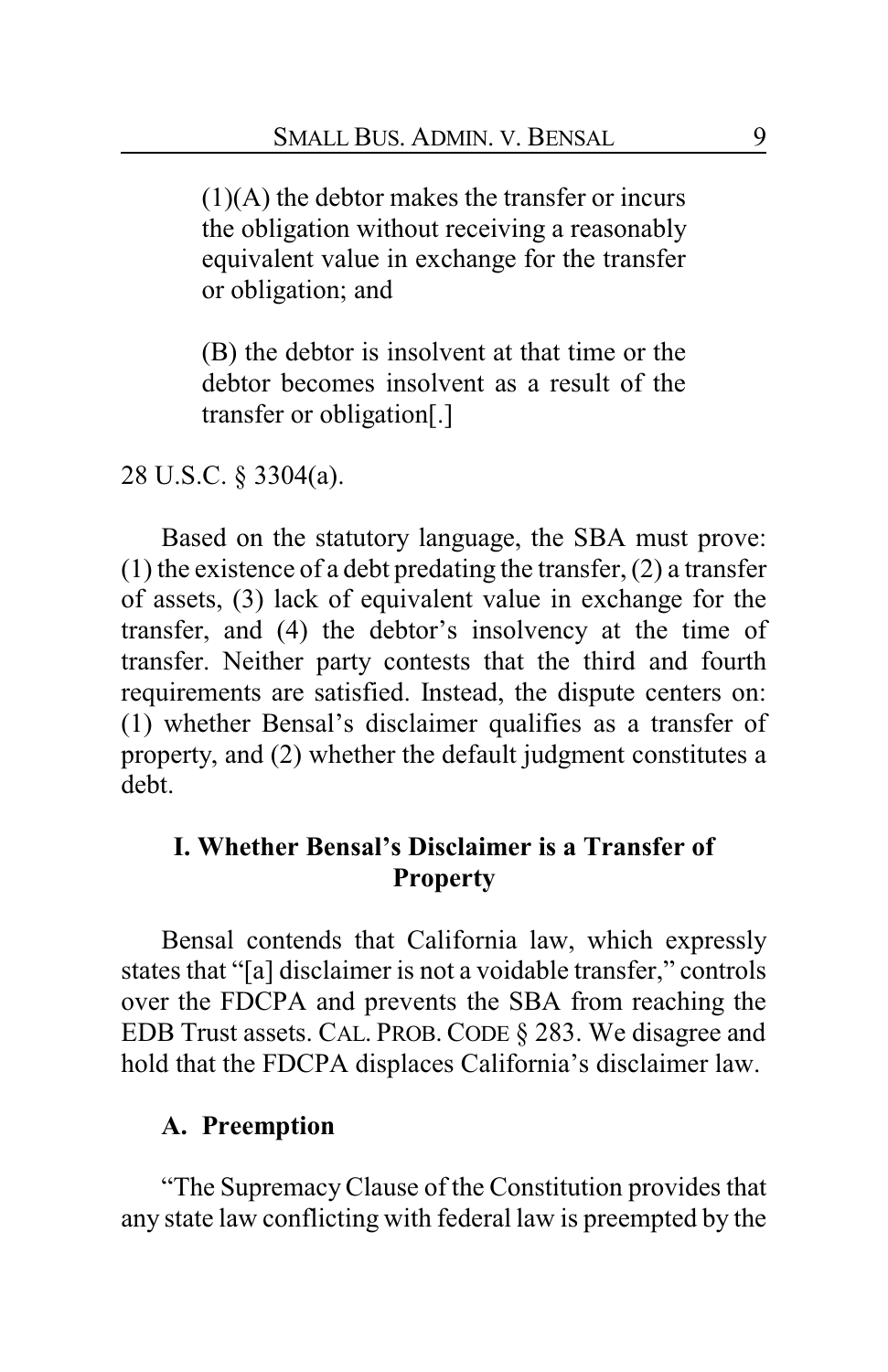federal law and is without effect." *Nathan Kimmel, Inc. v. DowElanco*, 275 F.3d 1199, 1203 (9th Cir. 2002) (citing U.S. Const. art. VI, cl. 2). Where a statute contains an express preemption clause, we "focus on the plain wording of the clause, which necessarily contains the best evidence of Congress' preemptive intent." *Chamber of Commerce of U.S. v. Whiting*, 563 U.S. 582, 594 (2011) (quoting *CSX Transp., Inc. v. Easterwood*, 507 U.S. 658, 664 (1993)) (internal quotation marks omitted).

The FDCPA contains an express preemption clause, which "preempt[s] State law to the extent such law is inconsistent with a provision of [the statute]." 28 U.S.C § 3003(d). Echoing this preemption clause, federal regulations provide:

> No person, corporation, or organization that applies for and receives any benefit or assistance from SBA, or that offers any assurance or security upon which SBA relies for the granting of such benefit or assistance, *is entitled to claim or assert any local or state law to defeat the obligation* incurred in obtaining or assuring such Federal benefit or assistance.

13 C.F.R. § 101.106(d) (emphasis added). When Bensal signed the SBA Guaranty, in which he personally guaranteed the second loan, he agreed to a provision that tracks the language of the regulation: "As to this Guarantee, Guarantor may not claim or assert any local or state law against SBA to deny any obligation, defeat any claim of SBA, or preempt federal law"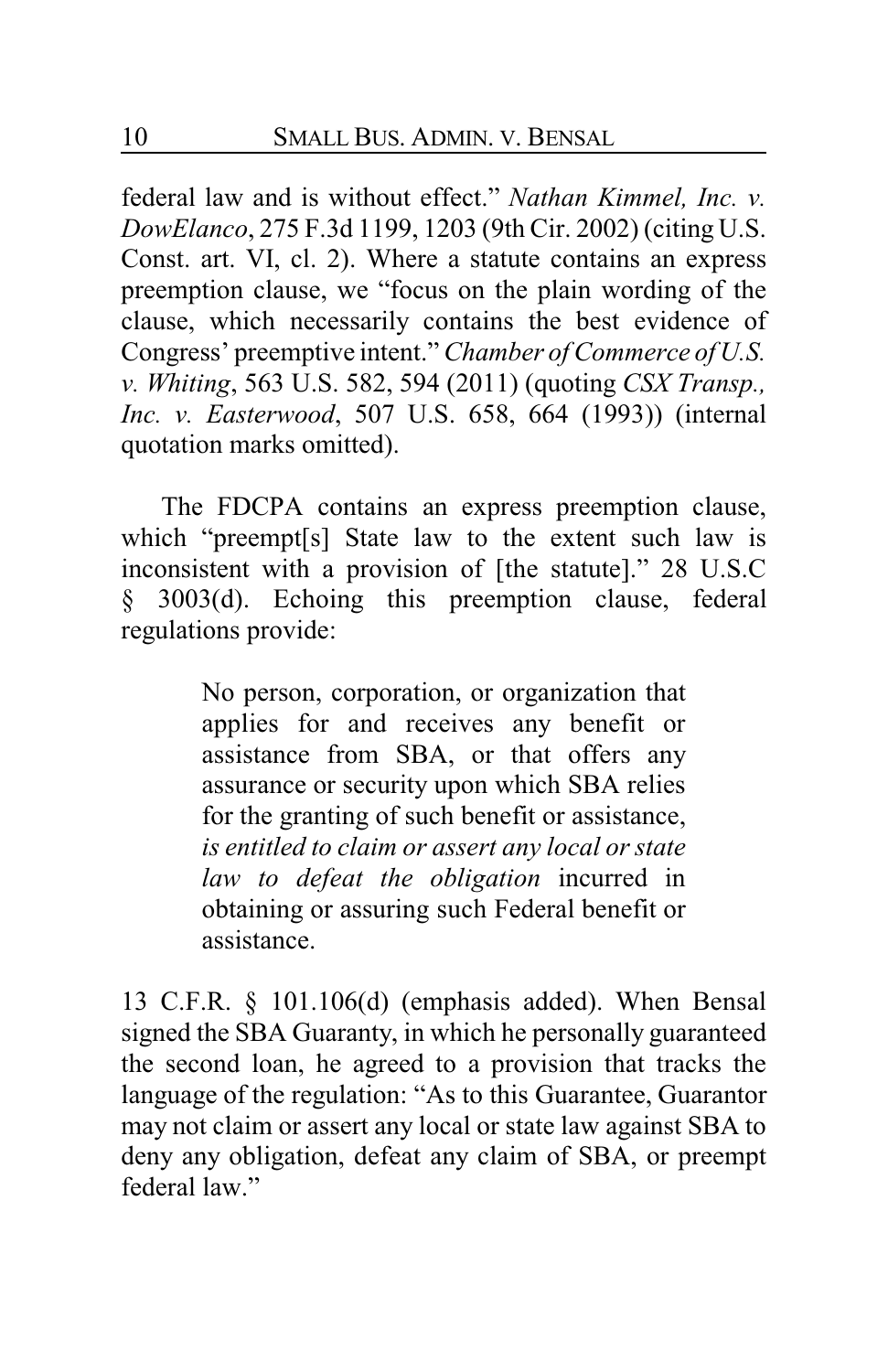The state law at issue here is California Probate Code § 283, which provides that "[a] disclaimer is not a voidable transfer." This law directly conflicts with the FDCPA, which defines "transfer" in such a way as to include Bensal's disclaimer. The FDCPA defines "transfer" as "every mode . . . of *disposing of* or parting with an *asset* or an interest in an *asset*. . . ." 28 U.S.C. § 3301(6) (emphasis added). "'Asset' means *property* of a debtor. . . ." *Id.* § 3301(2) (emphasis added). The term "property" is defined as

> *any present or future interest*, whether legal or equitable, in real, personal (including choses in action), or mixed property, tangible or intangible, vested or contingent, wherever located and however held (including communitypropertyand *property held in trust* . . . .

*Id.* § 3002(12) (emphasis added). Based on the plain language of the FDCPA, Bensal's disclaimer of the trust property qualifies as a transfer of property because Bensal "disposed of" a "present or future interest" in his 40% share of "property held in trust" by executing a disclaimer that channelled the trust share to his children.

Under the FDCPA, Bensal's disclaimer is a transfer of property that can be voided, 28 U.S.C. § 3304(a), but under the California Probate Code "[a] disclaimer is not a voidable transfer." CAL. PROB. CODE § 283. It seems quite clear that California law is inconsistent with the FDCPA and must give way to the federal statute in light of the express preemption clause.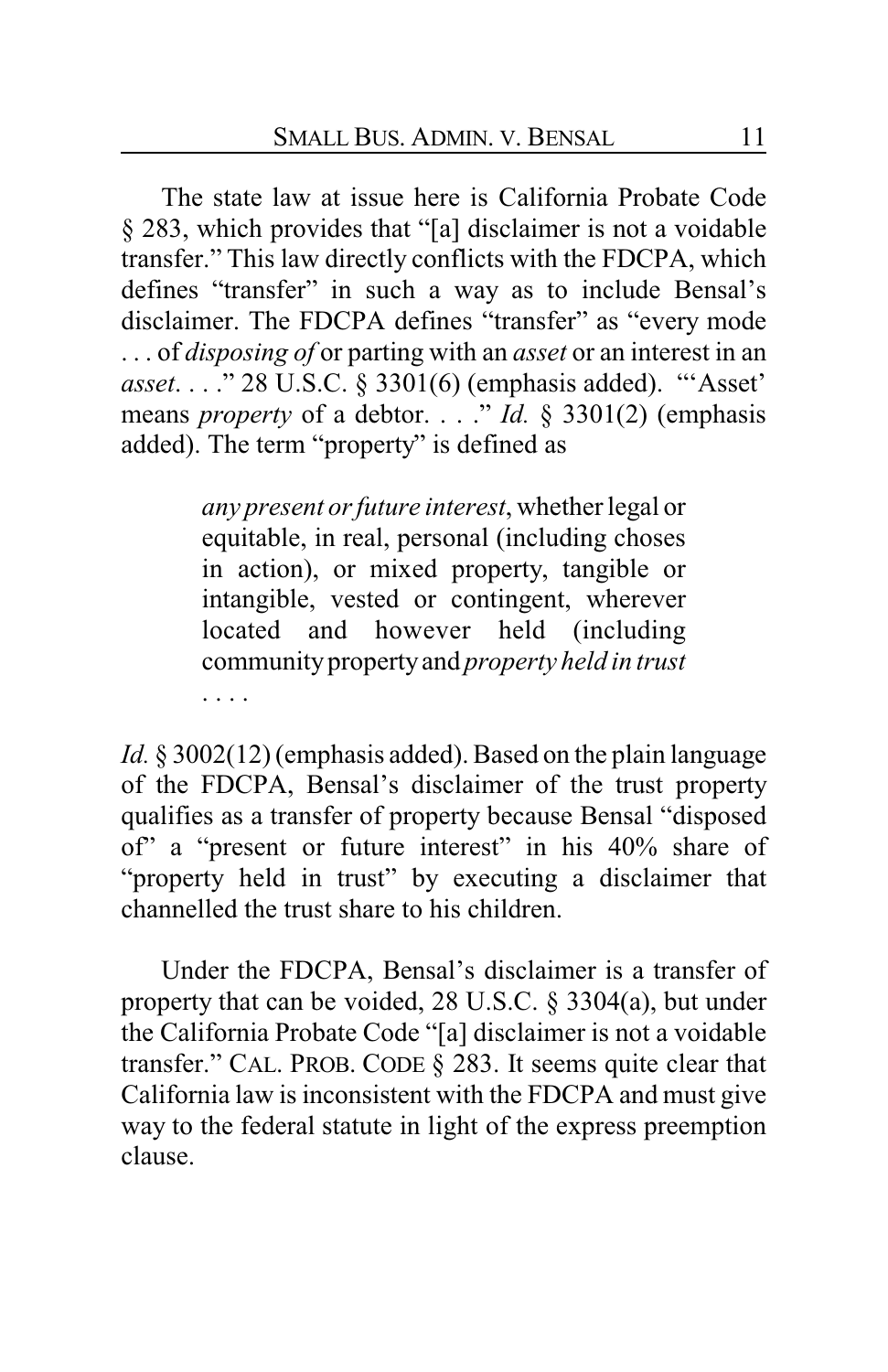## **B. Supreme Court Precedent**

Even aside from the preemption clause, our conclusion that the FDCPA controls over California disclaimer law also finds support in the Supreme Court's decision in *Drye v. United States*, 528 U.S. 49 (1999). Bensal argues that *Drye* is inapplicable to the facts of this case and urges us instead to apply the holding of *In re Costas*, 555 F.3d 790 (9th Cir. 2009). Because both *Drye* and *Costas* addressed state disclaimer laws that are virtually identical to the California law at issue here, these two cases are best discussed in tandem.

In *Drye*, the debtor, who owed a substantial tax debt to the federal government, inherited his mother's estate. 528 U.S. at 52. Soon after being named sole heir, the debtor disclaimed his interest in the estate, which then passed by operation of Arkansas state law to his daughter. *Id.* Upon learning of the debtor's inheritance, the Internal Revenue Service ("IRS") filed a notice of federal tax lien, but the debtor argued that Arkansas inheritance law disallowed creditors from reaching disclaimed property. *Id.* at 53. The Supreme Court rejected this argument and explained,

> The question whether a state-law right constitutes "property" or "rights to property" is a matter of federal law. We look initially to state law to determine what rights the taxpayer has in the property the Government seeks to reach, then to federal law to determine whether the taxpayer's state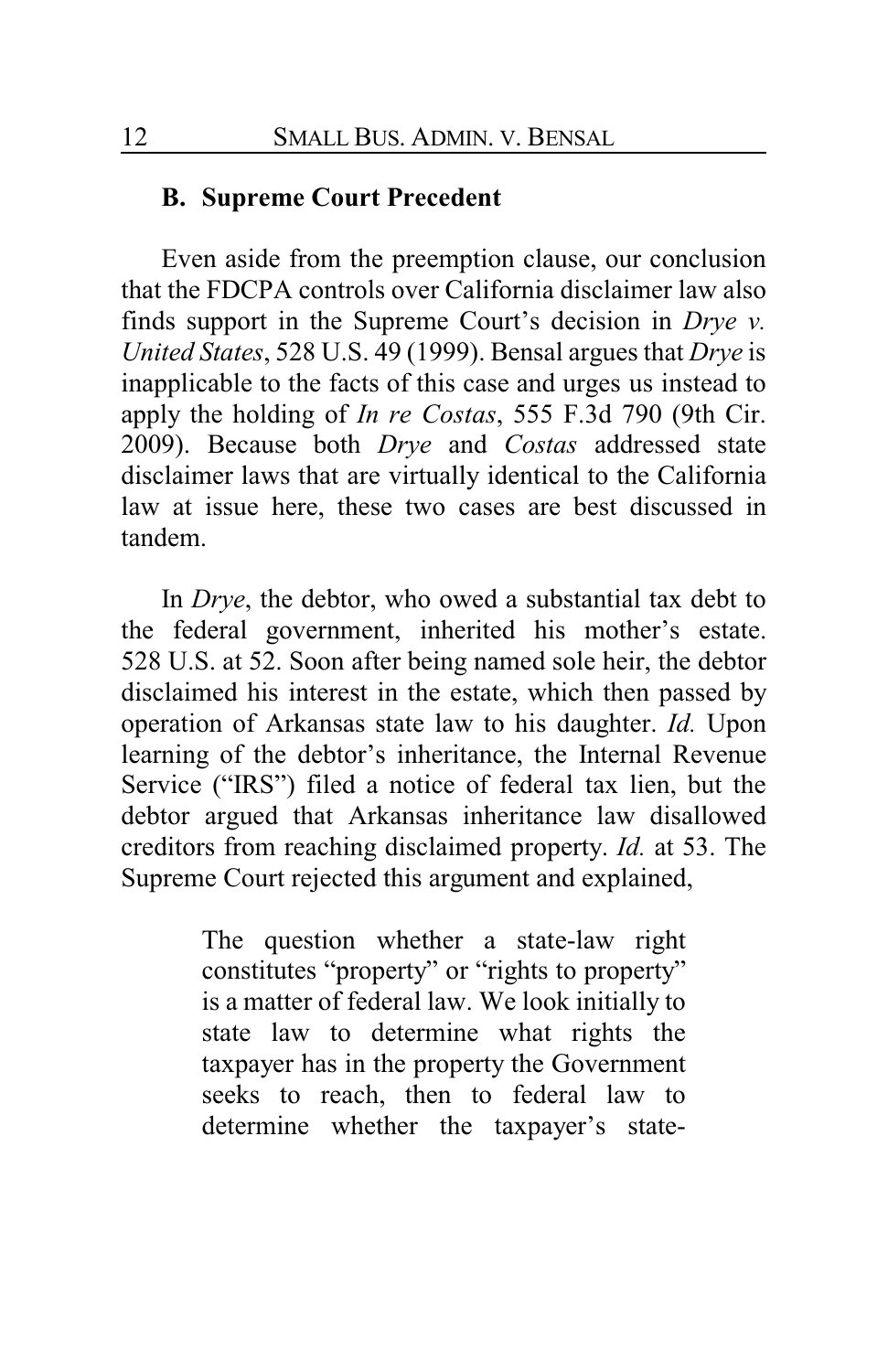delineated rights qualify as "property" or "rights to property" within the compass of the federal . . . legislation.

*Id.* at 58 (internal citation and quotation marks omitted). The Court then looked to state law and noted that Arkansas gave the debtor a choice: he could either "receive the entire value of his mother's estate," or choose to "channel that value to his daughter." *Id.* at 61. Based on this choice, the Court concluded that the debtor held a "control rein" over his inheritance and, therefore, possessed "property" within the meaning of the federal tax lien statute. *Id.* at 61. Ultimately, the *Drye* court concluded that state law did not bar the IRS from recovering against the debtor's trust share. *Id.*

In *Costas*, we addressed a nearlyidentical state disclaimer statute in the context of bankruptcy law and arrived at a different result. The debtor in *Costas* received a share in her father's trust upon his death in 2002; shortly thereafter, she executed a disclaimer under Arizona law to relinquish her interest, which passed the trust share to her children. 555 F.3d at 791–92. A few weeks later, the debtor filed for bankruptcy, and the Chapter 7 bankruptcy trustee sought to void the disclaimer under the bankruptcy code's fraudulent transfer provision. *Id.* at 792. The debtor argued that under Arizona law, creditors were prohibited from reaching disclaimed property; in response, the trustee invoked *Drye* for the proposition that Arizona disclaimer law does not control over federal law. *Id.* at 792–93. We distinguished *Drye* both factually and legally. *Id.* at 795–97.

First, we noted a factual distinction based on the timing of the disclaimer in the two cases. The debtor in *Drye* executed his disclaimer *after* the government already had a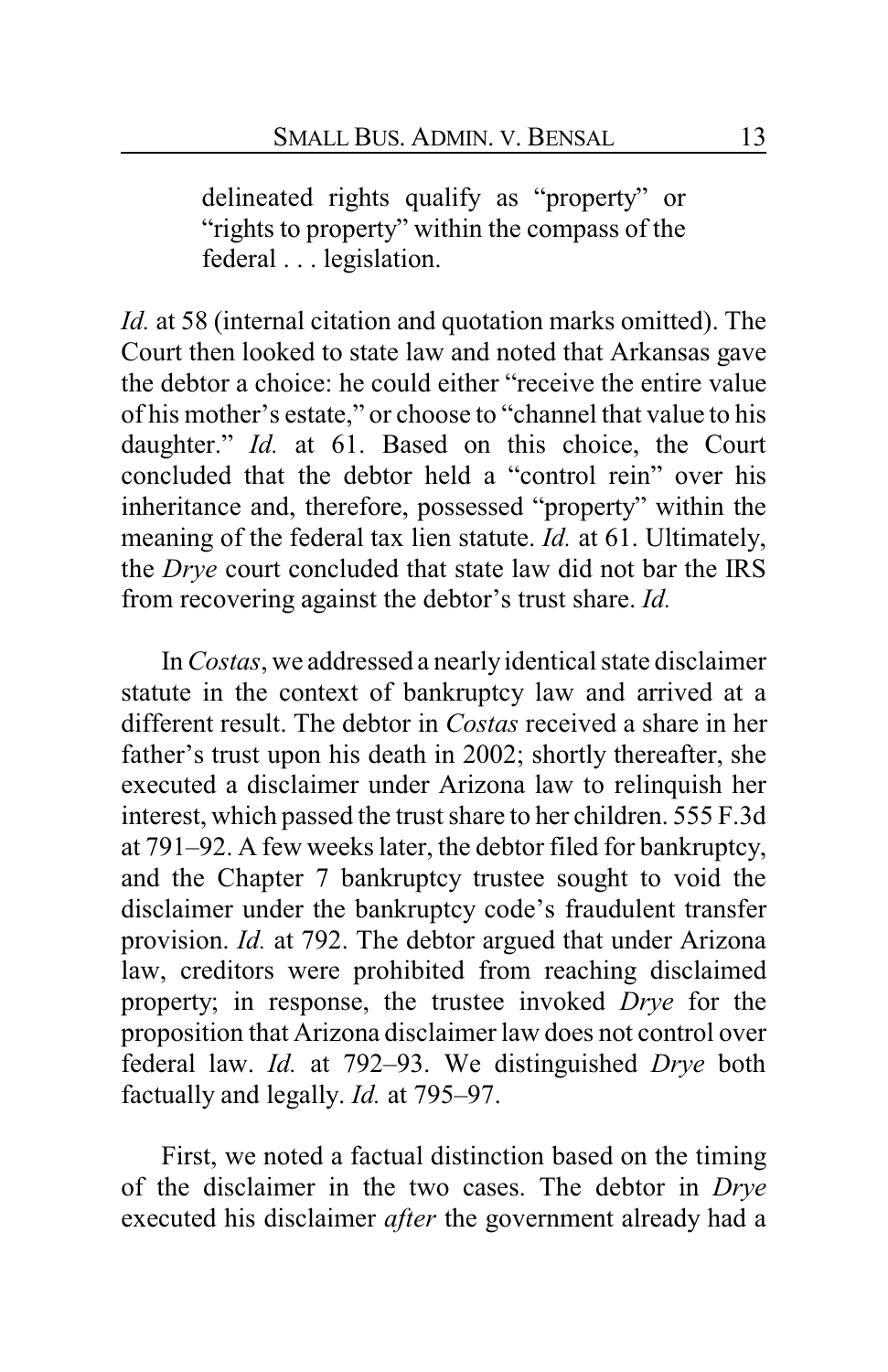pre-existing interest in his property; therefore, "[a]pplication of the state law . . . would have stripped the government of [its] interest." *Id.* at 796. In contrast, the debtor in *Costas* executed her disclaimer *before* filing for bankruptcy, meaning that the bankruptcy estate did not have any prior interest in the disclaimed property and "the state law did not operate to defeat any pre-existing interests." *Id.* We explained that *Drye* is more analogous to post-petition disclaimers (i.e., where the debtor executes a disclaimer *after* filing for bankruptcy) because in those situations "courts have generally included disclaimed property in the estate, reasoning that the right to disclaim itself belongs to the estate as of the time of filing." *Id.* In short, we concluded that when a debtor executes a disclaimer *after* a debt has already been accrued, then a state disclaimer law does not control.

Next, we noted differences in the purpose and structure of the federal tax lien statute and the bankruptcy code. As to purpose, we explained that the federal tax lien statute is primarily concerned with collection of federal debts, which "justifies the extraordinary priority accorded" to the federal government and "contrasts sharply with the policy of bankruptcy law, which largely respects substantive state law rights." *Id.* at 796–97. We also highlighted a structural dissimilarity between the two statutes, explaining that the federal tax lien statute recognizes "only a narrow range of [property] exemptions, none ofwhich mention[] disclaimers," whereas the bankruptcy code's property "exemptions are ... quite broad, allowing a debtor to take advantage of all available state law exemptions." *Id.* at 797 (citing 11 U.S.C. § 522).

Ultimately, we "refuse[d] to extend [*Drye*'s] logic to the bankruptcy context" in the *Costas* decision. *Id.* Unlike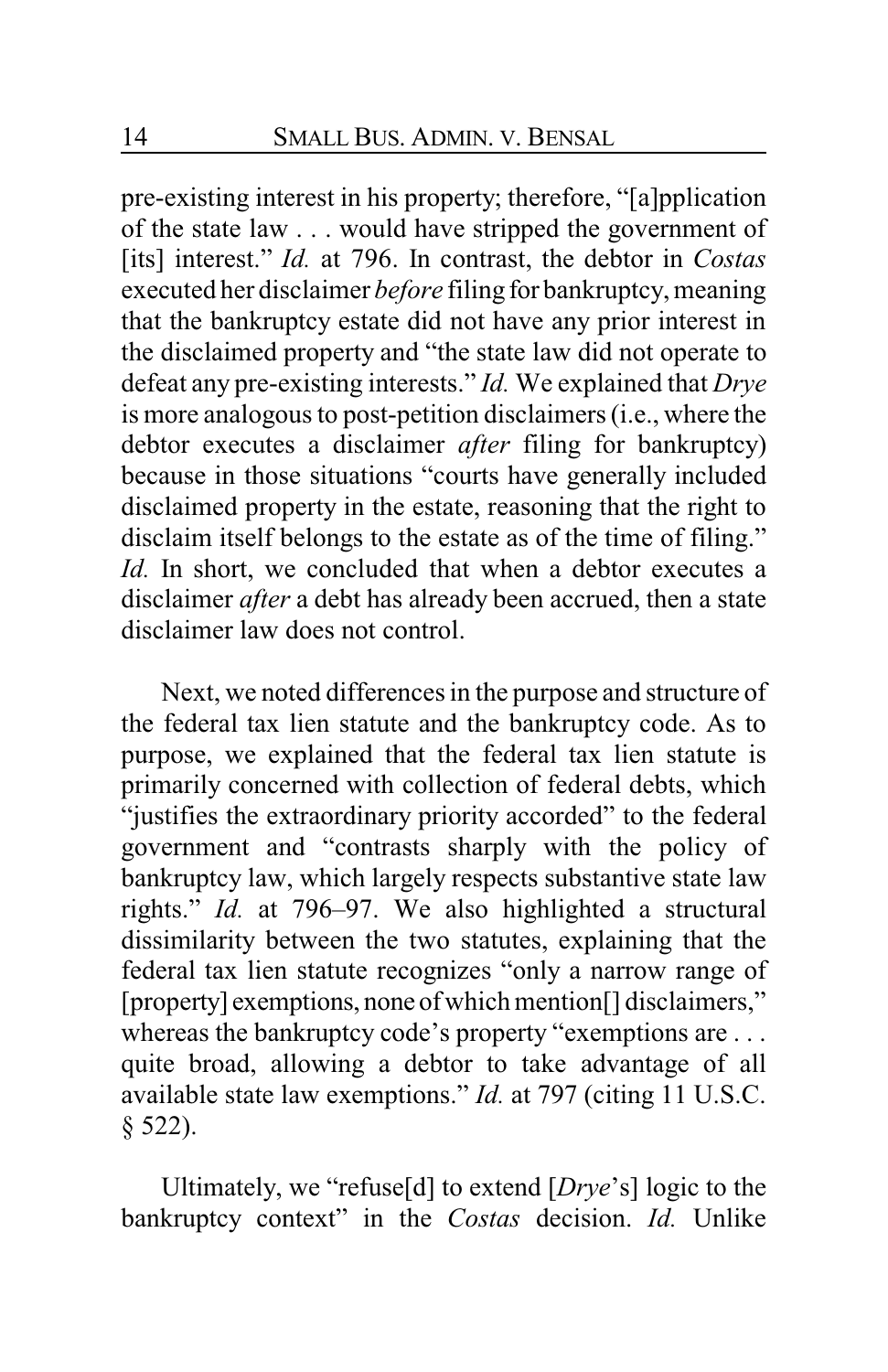*Costas*, however, this case presents a situation that factually and legally fits within the *Drye* framework.

First, the IRS in *Drye* and the SBA here both had a preexisting interest in the disclaimed propertybecause the debtor in each case executed a disclaimer *after* the debt had already accrued. *Id.* at 796. In contrast, the trustee in *Costas* had no prior interest in the debtor's disclaimed property, because the disclaimer there occurred *before* the debtor filed for bankruptcy. *Id*. This factual distinction is crucial, as we recognized in *Costas*, because "[a]pplication of the state law [disclaimer] would . . . strip[] the government of [its preexisting] interest." *Id.*

Next, the purpose of the FDCPA is more similar to the federal tax lien statute at issue in *Drye* than the bankruptcy code involved in *Costas*. Much like the federal tax lien statute, the FDCPA is primarily concerned with the collection of federal debt, as it was enacted to "create a comprehensive statutory framework for the collection of debts owed to the United States government." *Gianelli*, 543 F.3d at 1183 (quoting H.R. Rep. No. 101-736, at 32 (1990)). This purpose is also reflected in the legislative history of the FDCPA, which reveals that Congress' goal was to

> bring an end to the present situation whereby a crazy patchwork of laws in the 50 states dictate the debt collection remedies available to [the federal government] in collecting Federal debts. It would provide consistent and fair creditors' rights to the Government regardless of the state of residence of the debtor and eliminate the preferences certain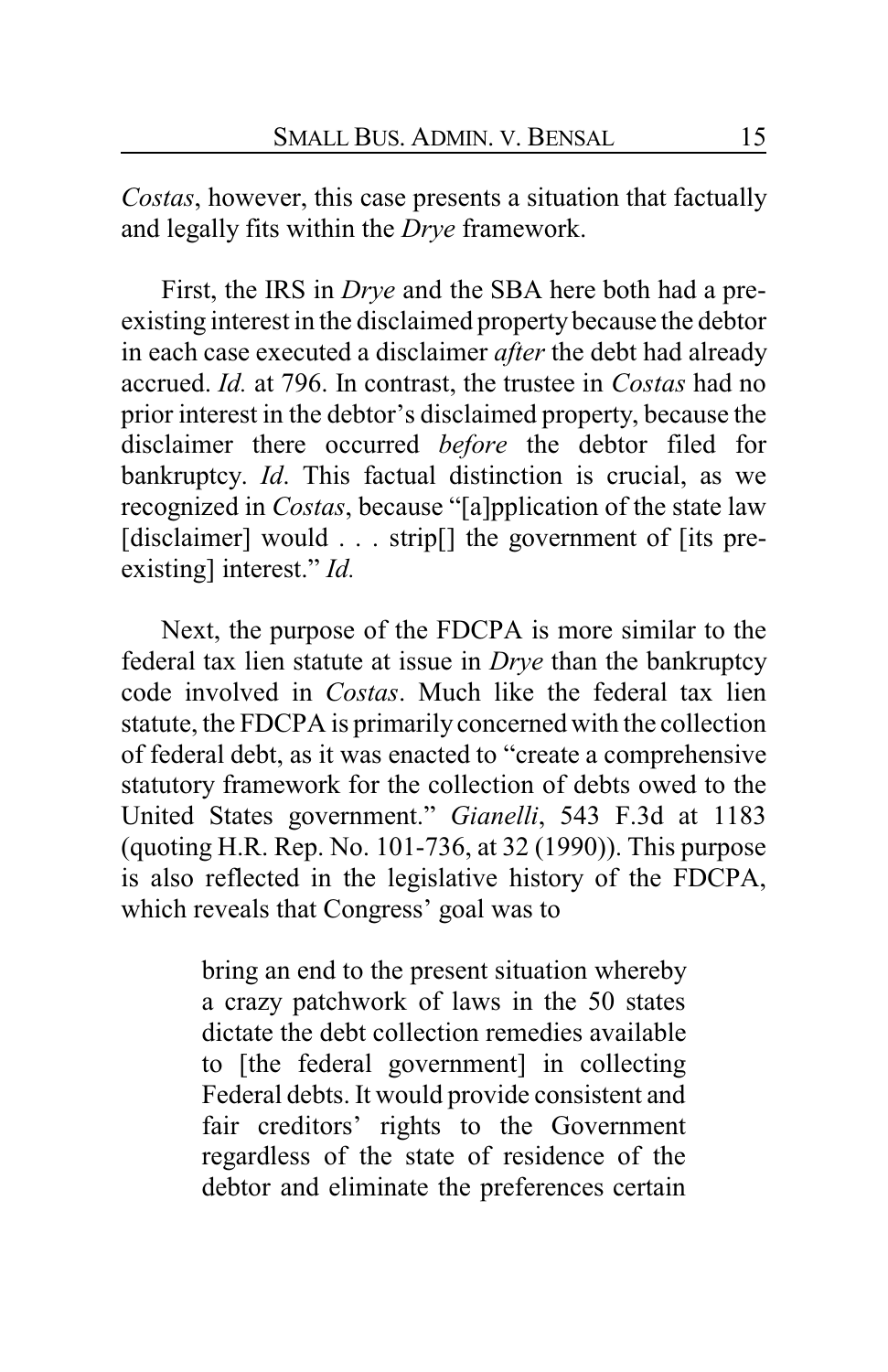state laws presently confer on Federal debtors who just happen to live in states which are regarded as notorious 'debtors havens.'

H.R. Rep. No. 101-825 (1990).

The FDCPA does share the bankruptcy code's extensive list of property exemptions. *See* 28 U.S.C. § 3014(a)(1) (expressly incorporating the bankruptcy code's property exemptions into the FDCPA). This single, shared feature between the FDCPA and the bankruptcy code, however, is dwarfed by the significant parallels between the FDCPA and the federal tax lien statute. More importantly, we acknowledged in *Costas* that despite the bankruptcy code's extensive property exemptions, if the facts there had been more similar to the facts here (i.e., a disclaimer after the bankruptcy estate "gain[ed an] interest in the right to disclaim") the state disclaimer law *would not* have prevented creditors from accessing the disclaimed property. *In re Costas*, 555 F.3d at 796. The considerable similarity between the federal tax lien statute and the FDCPA supports extending the reasoning in *Drye* to the present case. *See Exp. Imp. Bank of U.S. v. Asia Pulp & Paper Co.*, 609 F.3d 111, 117 (2d Cir. 2010) (extending the *Drye* analysis from the federal tax lien statute to the FDCPA context).

Applying the analytical framework set forth in *Drye*, we look "to state law to determine what rights the [debtor] has in the property the Government seeks to reach, then to federal law to determine whether the [debtor's] state-delineated rights qualify as 'property' or 'rights to property' within the compass of the [FDCPA]." 528 U.S. at 58. To determine what rights Bensal possessed in his 40% share of the EDB Trust, we must turn to the California disclaimer law at issue here,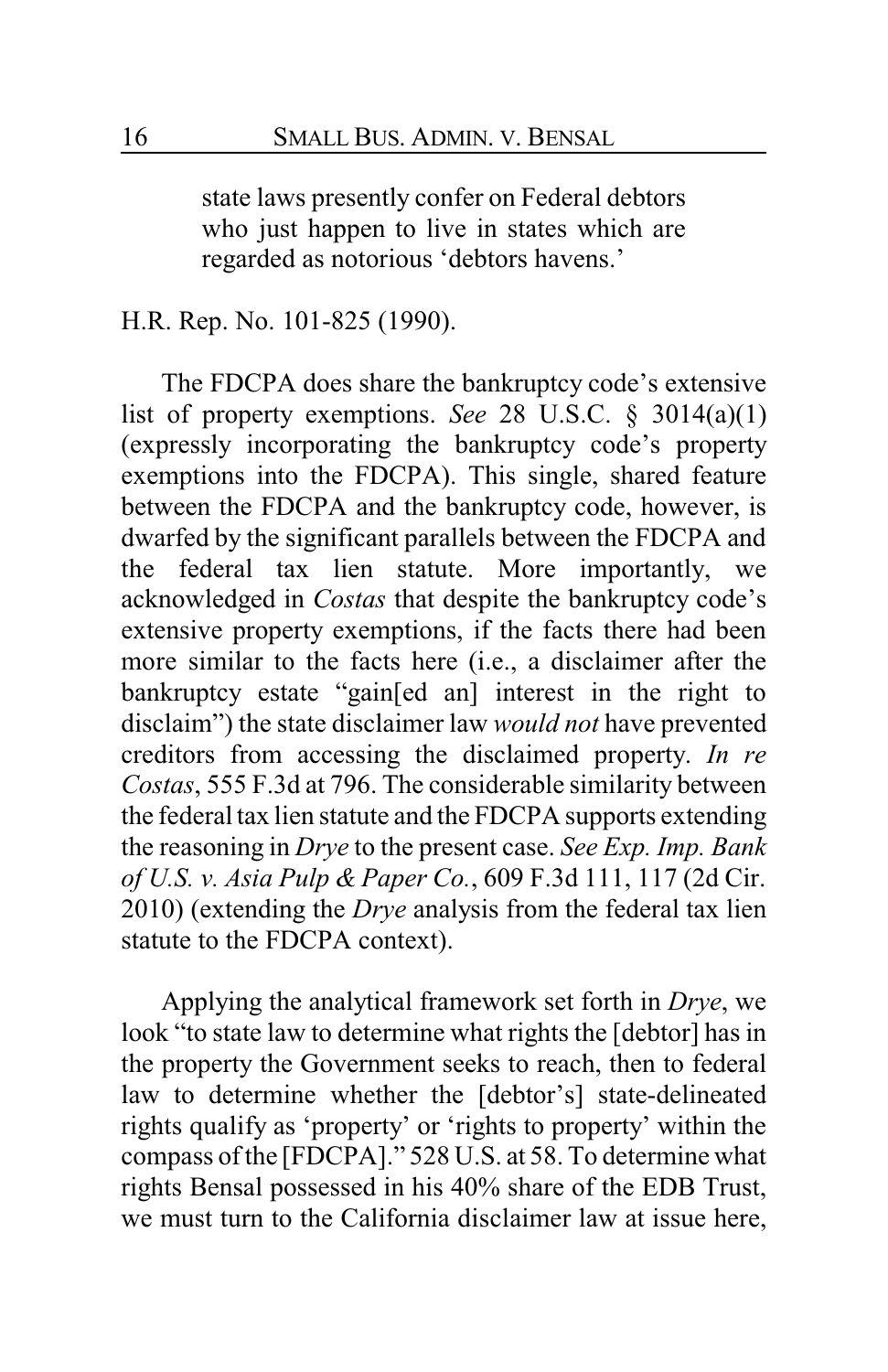which is virtually indistinguishable from the Arkansas disclaimer law addressed in *Drye*. Both statutes allow a beneficiary to channel inherited property to his children and expressly prohibit creditors from reaching disclaimed property. *Compare* CAL. PROB. CODE § 282–83 *with Drye*, 528 U.S. at 53. In light of the nearly identical disclaimer statutes, the Supreme Court's holding in *Drye* mandates a single outcome here: "[Bensal] had the unqualified right to receive the . . . value of his [father's] estate . . . or to channel that value to his [children]. The control rein he held under state law . . . rendered the inheritance 'property' or 'rights to property' belonging to him within the meaning of [the FDCPA]." *Drye*, 528 U.S. at 61.

Therefore, we conclude that Bensal's disclaimer constitutes a transfer of property under the FDCPA, and California disclaimer law does not operate to prevent the SBA from reaching Bensal's trust share.

## **II. Whether Bensal Owes a "Debt" to the United States**

The second disputed issue is whether the state court default judgment assigned to the SBA constitutes a "debt" within the meaning of the FDCPA. The FDCPA defines a "debt" as follows:

> (A) an amount that is owing to the United States on account of a direct loan, or loan insured or guaranteed, by the United States; or

> (B) an amount that is owing to the United States on account of a fee, duty, lease, rent, service, sale of real or personal property, overpayment, fine, assessment, penalty,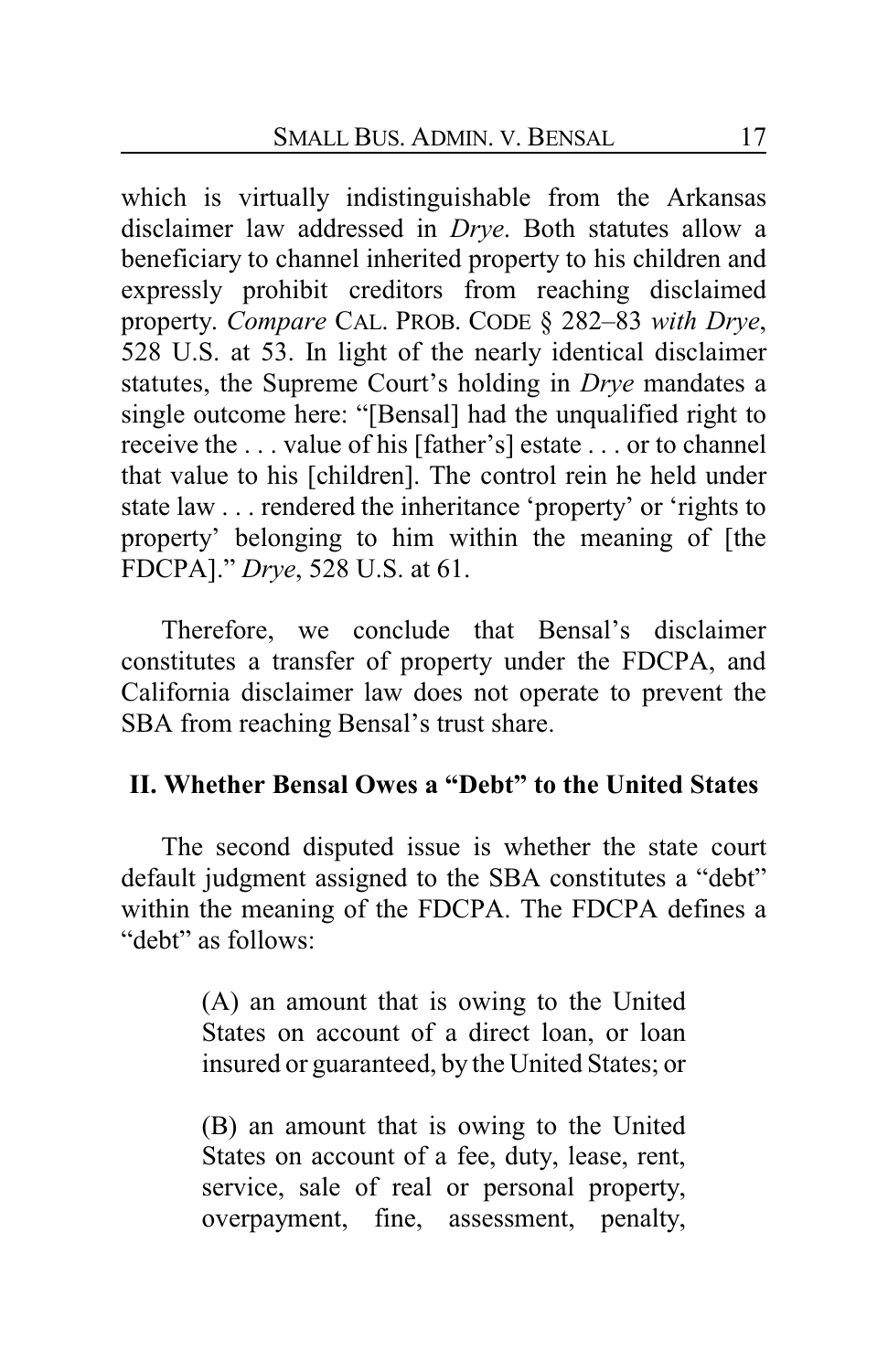restitution, damages, interest, tax, bail bond forfeiture, reimbursement, recovery of a cost incurred by the United States, or other source of indebtedness to the United States, but that is not owing under the terms of a contract originally entered into by only persons other than the United States.

28 U.S.C. § 3002(3). Because the statute is written in the disjunctive, an amount owed constitutes a "debt" as long as it satisfies either subsection (A) or subsection (B). We hold that the default judgment assigned to the SBA is a debt under subsection (B), and therefore we need not address subsection (A).

Subsection (B) contains a broad definition of "debt" that encompasses a wide array of financial obligations as well as a catch-all provision for any "other source of indebtedness to the United States." *Id.* § 3002(3)(B). The expansive definition of "debt" set forth in subsection (B) is, however, cabined by limiting language that excludes any amount "owing under the terms of a contract originally entered into by only persons other than the United States." *Id.*

Neither party disputes that a default judgment falls within the catch-all provision because it qualifies as an "other source of indebtedness to the United States." *Id.* The only question before us, then, is whether the limiting language prevents the default judgment from qualifying as a debt under subsection (B); that is, whether the default judgment involves a debt "owing under the terms of a contract originally entered into by only persons other than the United States."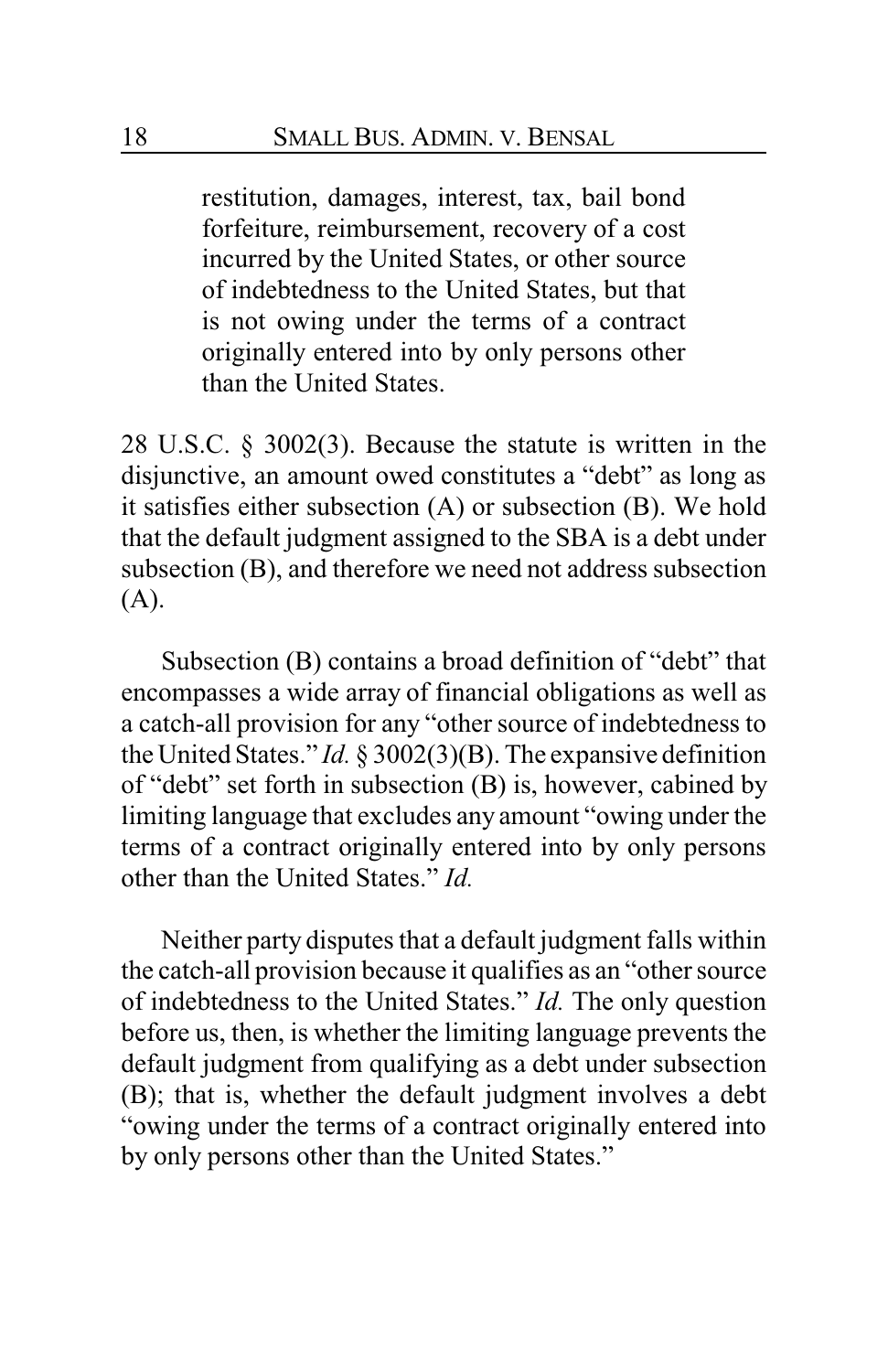The Fifth Circuit has issued an instructive opinion interpreting the limiting language of subsection (B). *Sobranes Recovery Pool I, LLC v. Todd & Hughes Const. Corp*., 509 F.3d 216 (5th Cir. 2007). In *Sobranes*, the Federal Deposit Insurance Corporation ("FDIC"), a United States agency, acquired the assets of a failing private bank in receivership. *Id.* at 218. Among those assets was a loan originally entered into between the defunct bank and a private borrower, who had defaulted. *Id*. Shortly after acquiring the bank's assets, the FDIC brought suit against the defaulting borrower and secured a judgment. *Id*. At issue before the Fifth Circuit was whether the FDIC's judgment constituted a "debt" under subsection (B). *Id.* at 223. The Fifth Circuit explained,

> The subpart (B) limitation is directly applicable to this case: the note underlying the FDIC's judgment was originally entered into by only private parties. Thus, even though a judgment obtained by the government can fall within the scope of subpart (B), the final clause prevents the judgment here from being an FDCPA debt. . . . *The judgment does not create an obligation between the debtor and holder that is independent of the note. That is, the note establishes the rights and liabilities of the parties, what is owed and to whom*. . . . The subpart (B) limitation captures this relationship and applies it where the United States was not a party to the underlying contract.

*Id.* at 223–24 (emphasis added). The court looked beyond mere labels to the actual source of the debt in the default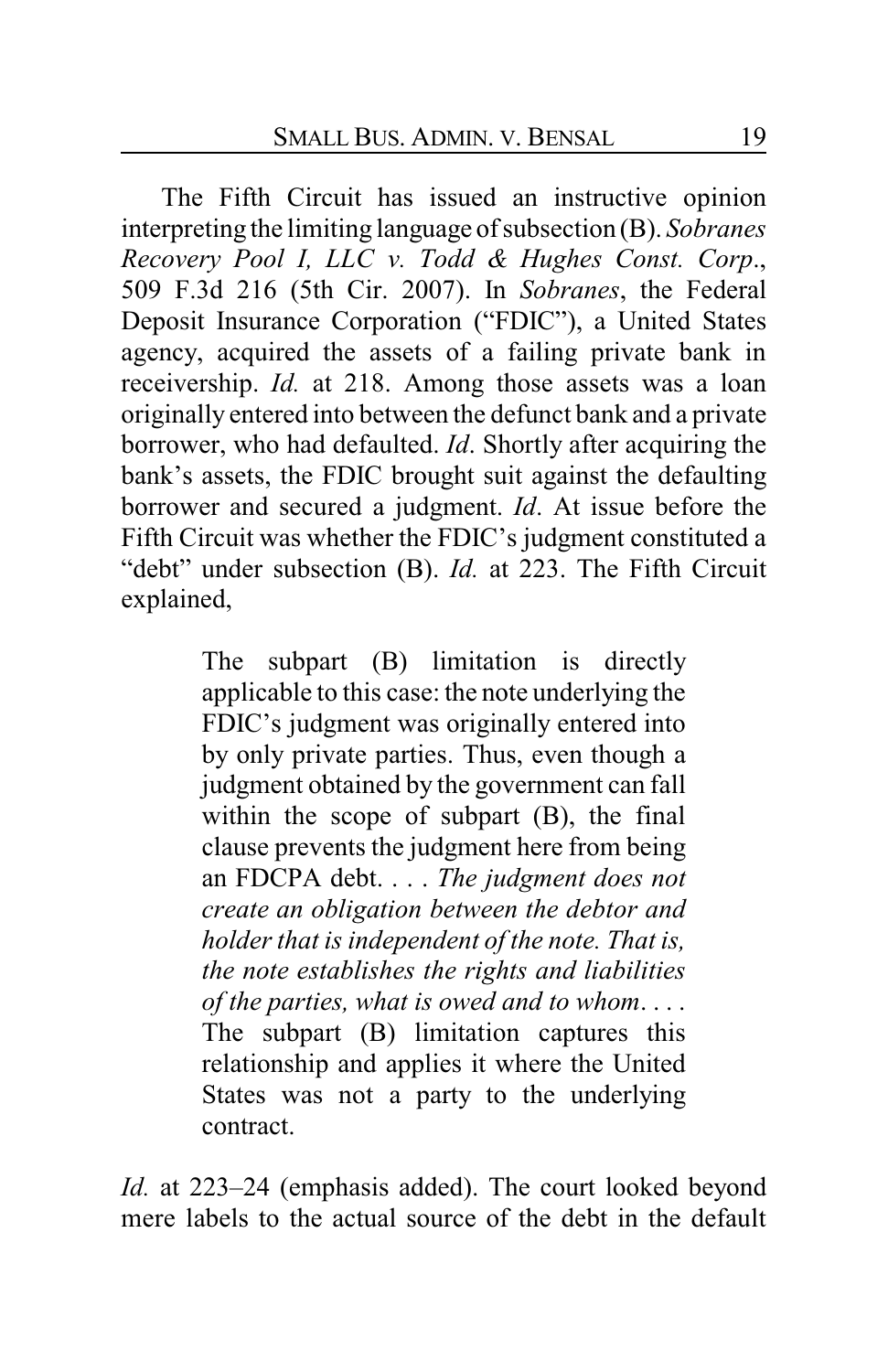judgment and determined whether the United States was originally a party to the underlying contracts.

We find this to be a sensible approach that comports with the statutory language and purpose of the FDCPA. For instance, the FDCPA provides procedures allowing the government "to recover a judgment *on a debt*," which indicates that the focus should be on the source of the debt. 28 U.S.C.  $\S$  3001(a)(1) (emphasis added). Moreover, the House report accompanying the FDCPA states, "'Debt' is defined broadly to include amounts owing to the United States on account of a direct loan or loan insured or guaranteed by the United State [*sic*] as well as other amounts *originally due* the United States." H.R. Rep. No. 101-736 (emphasis added). Additionally, during legislative discussion preceding the enactment of the FDCPA, one representative explained that "[t]he definition of 'debt' was carefullywritten to make clear that the act will not apply to obligations which begin as purely private loan or contract obligations." 136 Cong. Rec. H13288-02, H13288 (1990) (statement of Rep. Brooks). Overall, the language, purpose, and legislative history of the FDCPA suggest that the statute was intended to reach debt arising from transactions in which the federal government was originally a party.

Applying the *Sobranes* approach, we look to the contracts underlying the default judgment to determine whether the SBA was originally a party. The default judgment here stems from FBT's lawsuit against BCI and Bensal, alleging breach of the SBA Note and the SBA Guaranty. Both of these documents were inextricably part of a larger, four-party transaction between the SBA, Millennium, BCI, and Bensal. In fact, the sole reason BCI and Bensal were required to sign the SBA Note and SBA Guaranty, respectively, was to secure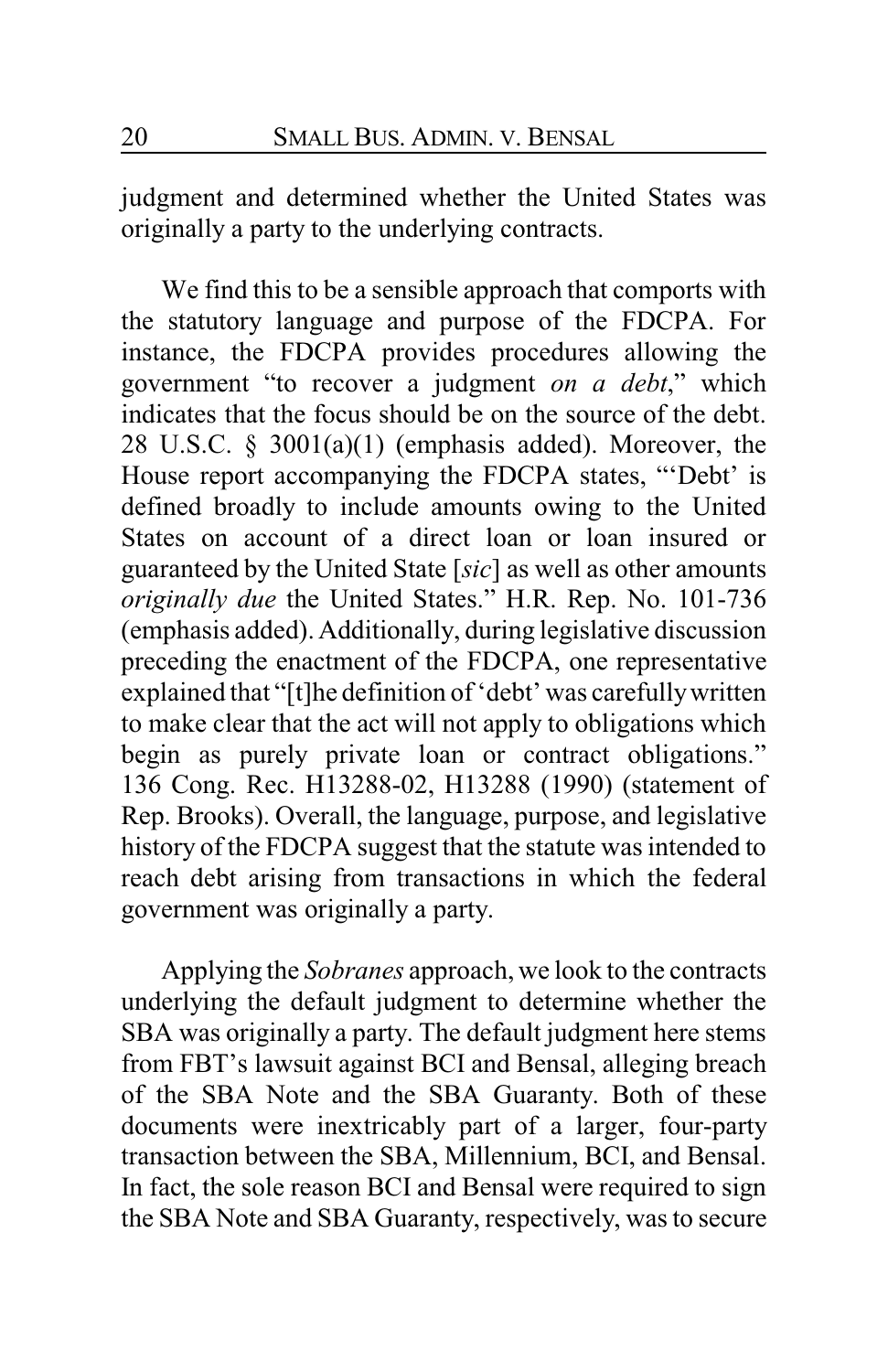the SBA's guarantee of the second loan. Moreover, both the SBA Note and the SBA Guaranty appeared on SBA letterhead, referenced the same loan-identifying information, and defined rights held by the SBA against Bensal and BCI. Finally, the form and substance of the SBA Note and SBA Guaranty derive from the overarching SBA Authorization, in which the SBA set forth its terms for the overall transaction. Based on the underlying contracts, then, it appears the SBA was a party to the original transaction.

Our conclusion that the SBA was a party also finds support in the statutory authority delegated to the SBA by Congress. When guaranteeing a loan, the SBA can "authorize participating lending institutions to take actions relating to loan servicing *on behalf of the [SBA]*, including . . . loan monitoring, *collection*, and liquidation." 15 U.S.C. § 634(b)(7) (emphasis added). Even though the SBA can authorize others to service a loan, the SBA remains a party to the loan and retains the power to take over the loan servicing, liquidation, collection, or related litigation activities. *See id.*; 13 C.F.R. § 120.535(d). The SBA also has statutory authority to "pursue to final collection, by way of compromise or otherwise, *all claims against third parties assigned to* the [SBA] in connection with loans made by [it]." *See* 15 U.S.C. § 634(b)(4) (emphasis added).

Bensal advances several arguments in support of his position that the default judgment was not a debt under the FDCPA. First, Bensal points out that the FDCPA defines "judgment" as "a judgment, order, or decree *entered in favor of the United States* in a court and arising from a civil or criminal proceeding regarding a debt." 28 U.S.C. § 3002(8) (emphasis added). Seizing on this language, Bensal argues that the default judgment at issue here falls outside the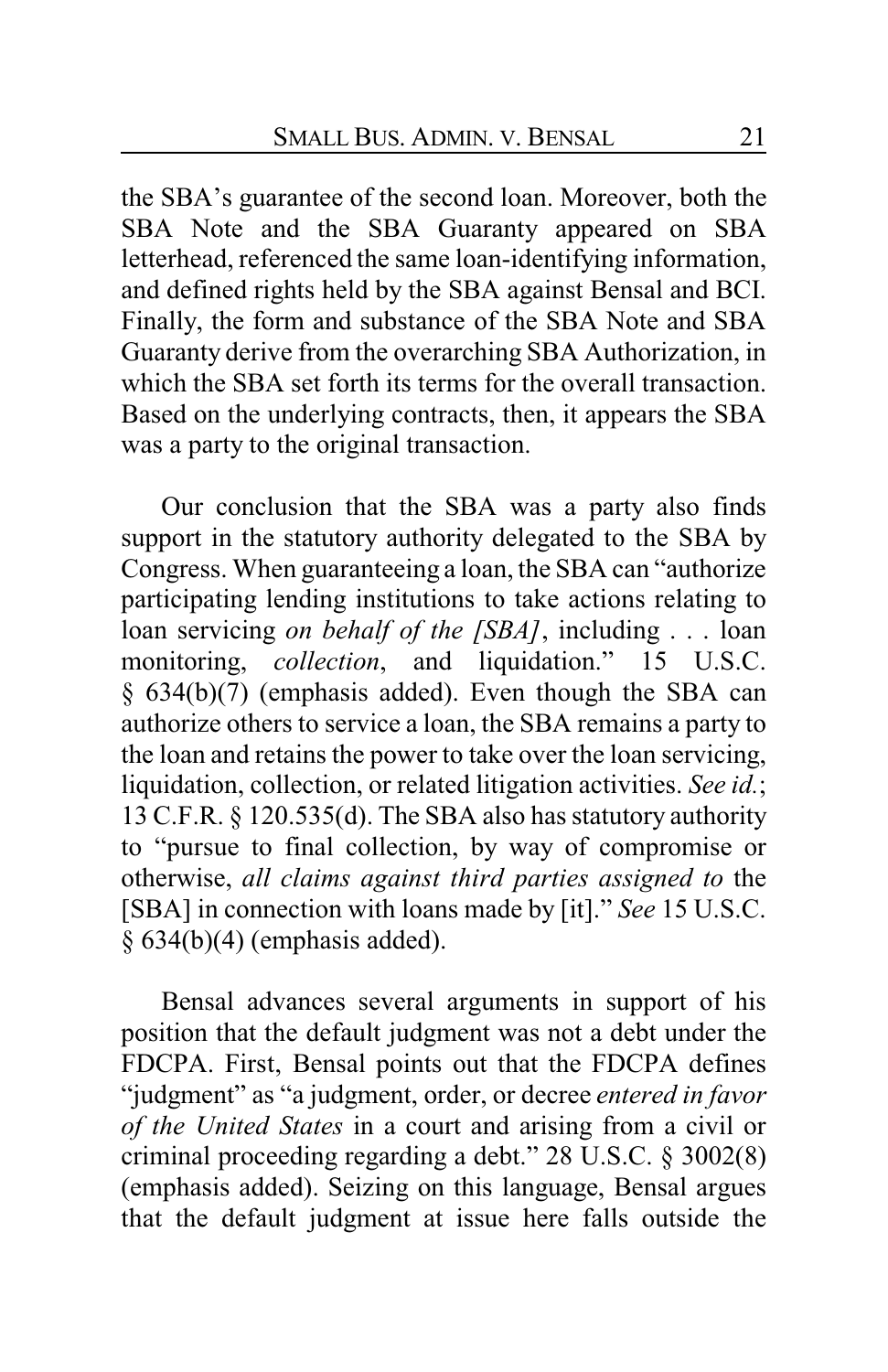purview of the FDCPA because it was not "entered in favor of the United States"; rather, it was entered in favor of FBT, a private lender. But § 3002(3)(B), which allows the federal government to recover any "other source of indebtedness to the United States," does not use the term "judgment," and so is not limited to the statutory definition of that term.

Next, Bensal contends that his financial obligation on the second note was merely a "guaranty" not a "loan," and therefore it cannot constitute a "debt" under the FDCPA. However, Bensal fails to provide any legal support for the proposition that a "guarantor," as opposed to a "direct borrower," somehow falls outside the purview of the FDCPA. As explained above, the SBA is authorized to "pursue to final collection . . . *all claims against third parties assigned to* the [SBA] in connection with loans made by [it]." *See id.* § 634(b)(4) (emphasis added). The claim against Bensal is a claim against a third party in connection with a loan guaranteed by the SBA, and therefore falls within the SBA's statutory authority.

In fact, Bensal's proposed rule—that a "guaranty" does not qualify as a "debt" under the FDCPA—would lead to disastrous practical consequences.The SBA requires personal guarantees from individuals who own at least 20% of or hold significant management positions in any business seeking a direct loan or guarantee. 13 C.F.R. § 120.160 (a) ("Holders of at least a 20 percent ownership interest generally must guarantee the loan."); *see also Collateral*, SMALL BUSINESS ADMINISTRATION (last visited Jan. 20, 2017), https://www.sba.gov/loans-grants/get-ready-apply/checkyour-credit/collateral ("For all SBA loans, personal guaranties are required from every owner of 20 percent or more of the business, as well as from other individuals who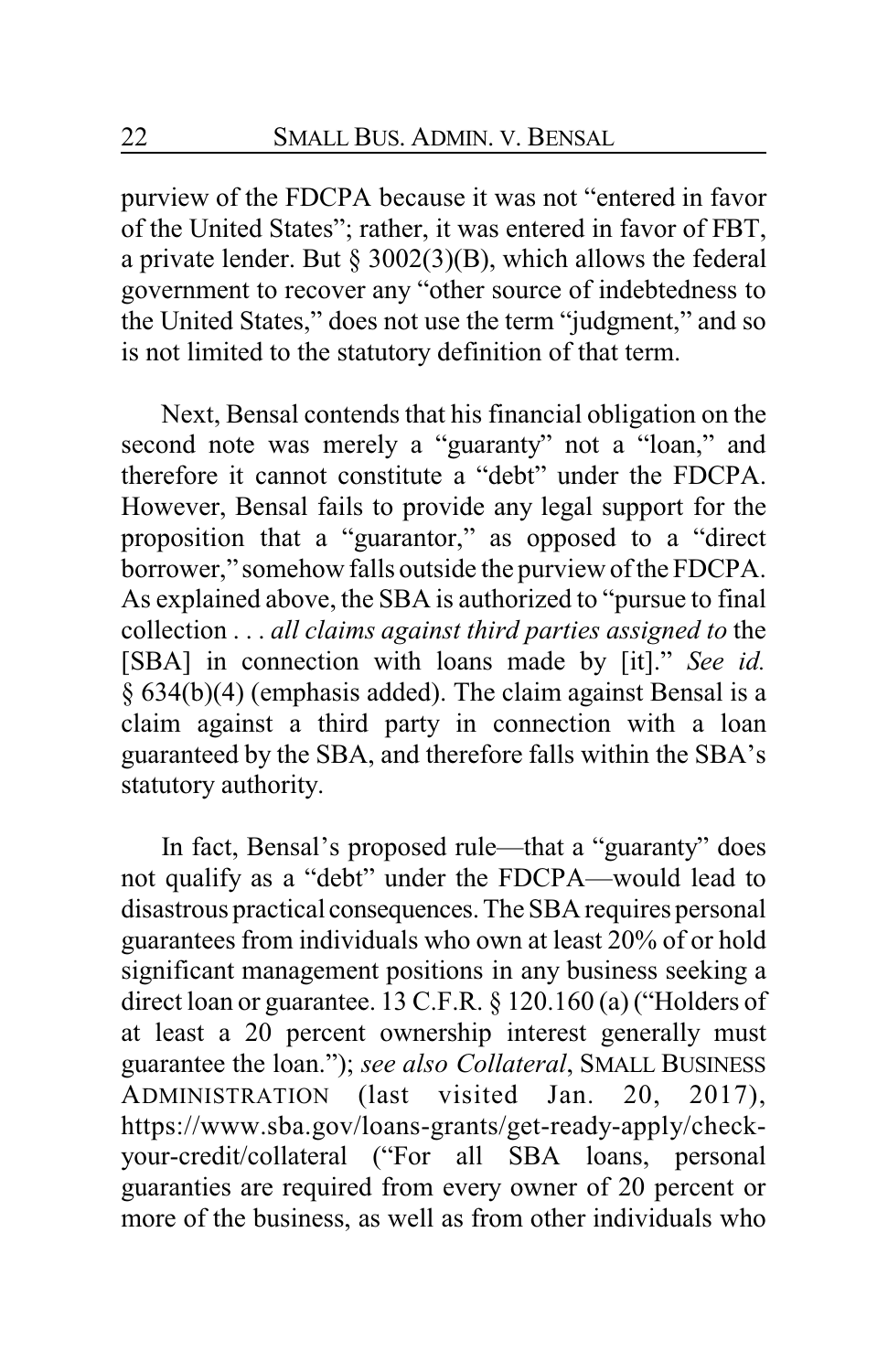hold key management positions.").**<sup>3</sup>** These personal guarantees provide an additional level of financial security, allowing the SBA to extend and guarantee more loans to small businesses. Bensal's argument would eliminate the SBA's ability to recover from personal guarantors, which would undermine the financial viability of the small business loan program. This argument is legally unsupported and practically untenable.

Bensal also contends that the SBA would be receiving a windfall if allowed to recover the entire amount owed on the default judgment when the SBA only paid a fraction of that sum (\$54,027.39) to satisfy its guaranty obligations. This argument fails because, as explained above, the SBA is authorized to pursue or delegate collection of guaranteed loans. 15 U.S.C. § 634(b)(7). An entirely separate provision addresses the SBA's rights after it has paid an amount to satisfy its guaranty obligations: "In the event the [SBA] pays a claim under a guarantee . . . , it shall be subrogated fully to the rights satisfied by such payment." 15 U.S.C.  $§ 634(g)(5)(A)$ . By including these two separate provisions, Congress intended to grant two separate authorizations, one allowing the SBA to collect on a loan that it has guaranteed and another allowing the SBA to recover an amount that it has paid as a guarantor. Thus, the mere fact that the SBA did not pay the full amount it now seeks to recover does not somehow bar this action.

Finally, Bensal argues that the SBA improperly seeks to enforce the entire default judgment, even though only a

<sup>&</sup>lt;sup>3</sup> "It is appropriate to take judicial notice of this information, as it was made publicly available by government entities." *Daniels-Hall v. Nat'l Educ. Ass'n*, 629 F.3d 992, 998 (9th Cir. 2010).